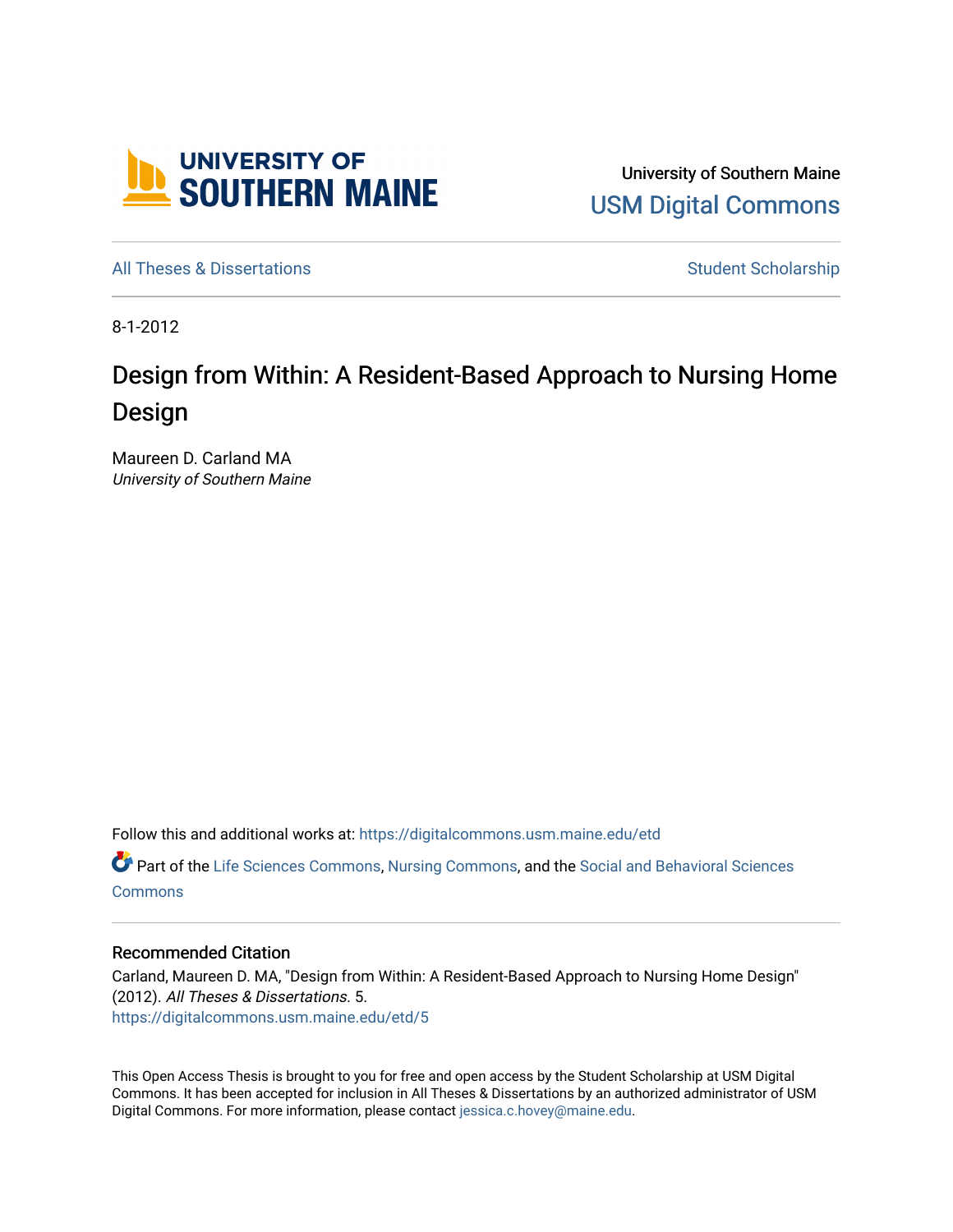**Design from Within:**

## **A Resident-Based Approach to Nursing Home Design**

## A THESIS

## SUBMITTED IN PARTIAL FULFILLMENT OF THE REQUIREMENTS

## FOR THE DEGREE OF MASTER OF ARTS IN LEADERSHIP STUDIES

## UNIVERSITY OF SOUTHERN MAINE

BY

Maureen D. Carland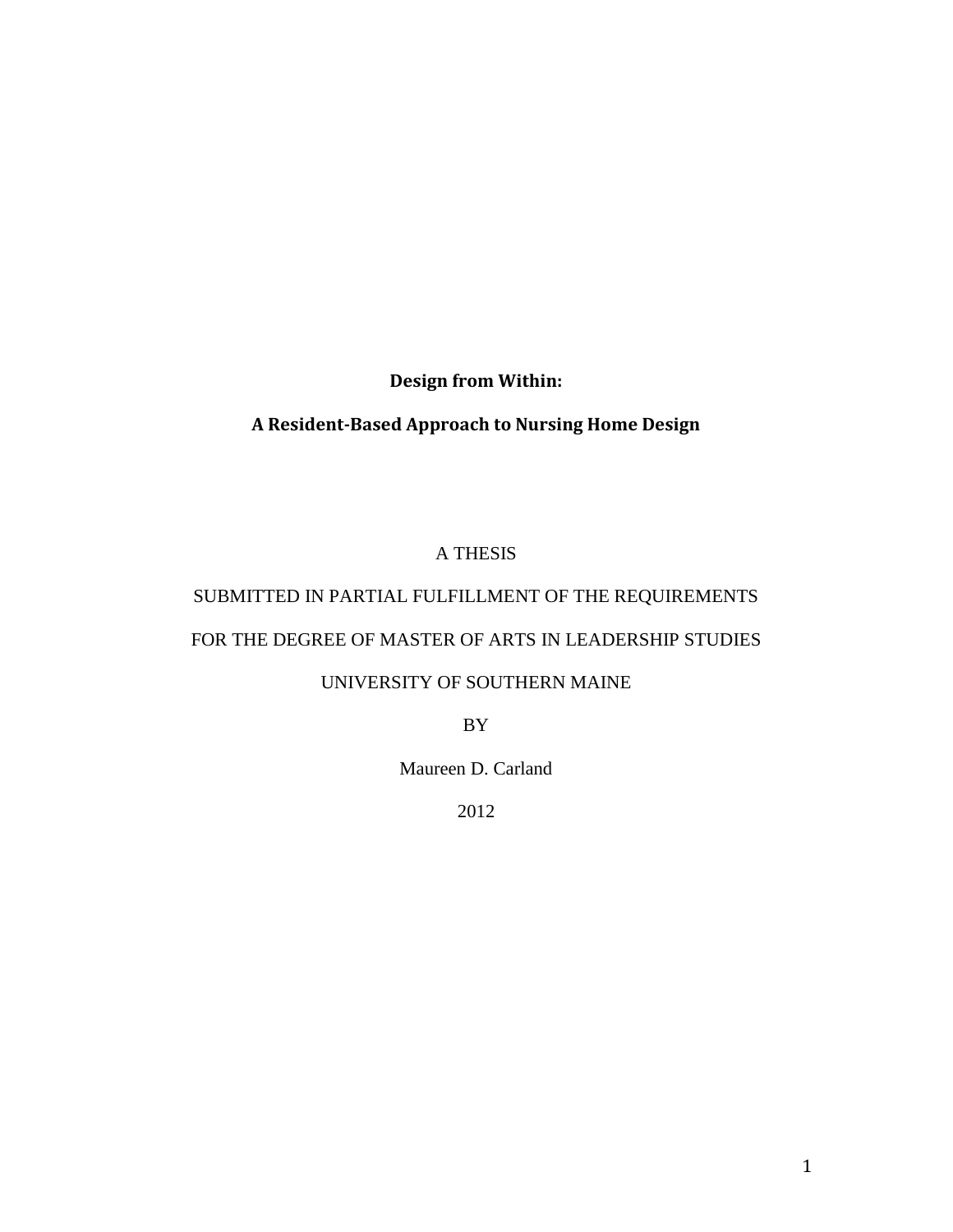## FINAL APPROVAL FORM

## THE UNIVERSITY OF SOUTHERN MAINE

08/01/2012

We hereby recommend that the thesis of Maureen D. Carland entitled *Design from Within: A Resident-Based Approach to Nursing Home Design* be accepted in partial fulfillment of the requirements for the Degree of Master of Leadership Studies.

| Advisor |
|---------|
|         |

\_\_\_\_\_\_\_\_\_\_\_\_\_\_\_\_\_\_\_\_\_\_\_\_\_\_\_\_\_\_\_\_\_\_\_\_\_\_\_ Reader

\_\_\_\_\_\_\_\_\_\_\_\_\_\_\_\_\_\_\_\_\_\_\_\_\_\_\_\_\_\_\_\_\_\_\_\_\_\_\_ Director

\_\_\_\_\_\_\_\_\_\_\_\_\_\_\_\_\_\_\_\_\_\_\_\_\_\_\_\_\_\_\_\_\_\_\_\_\_\_\_

Accepted

Dean, Lewiston-Auburn College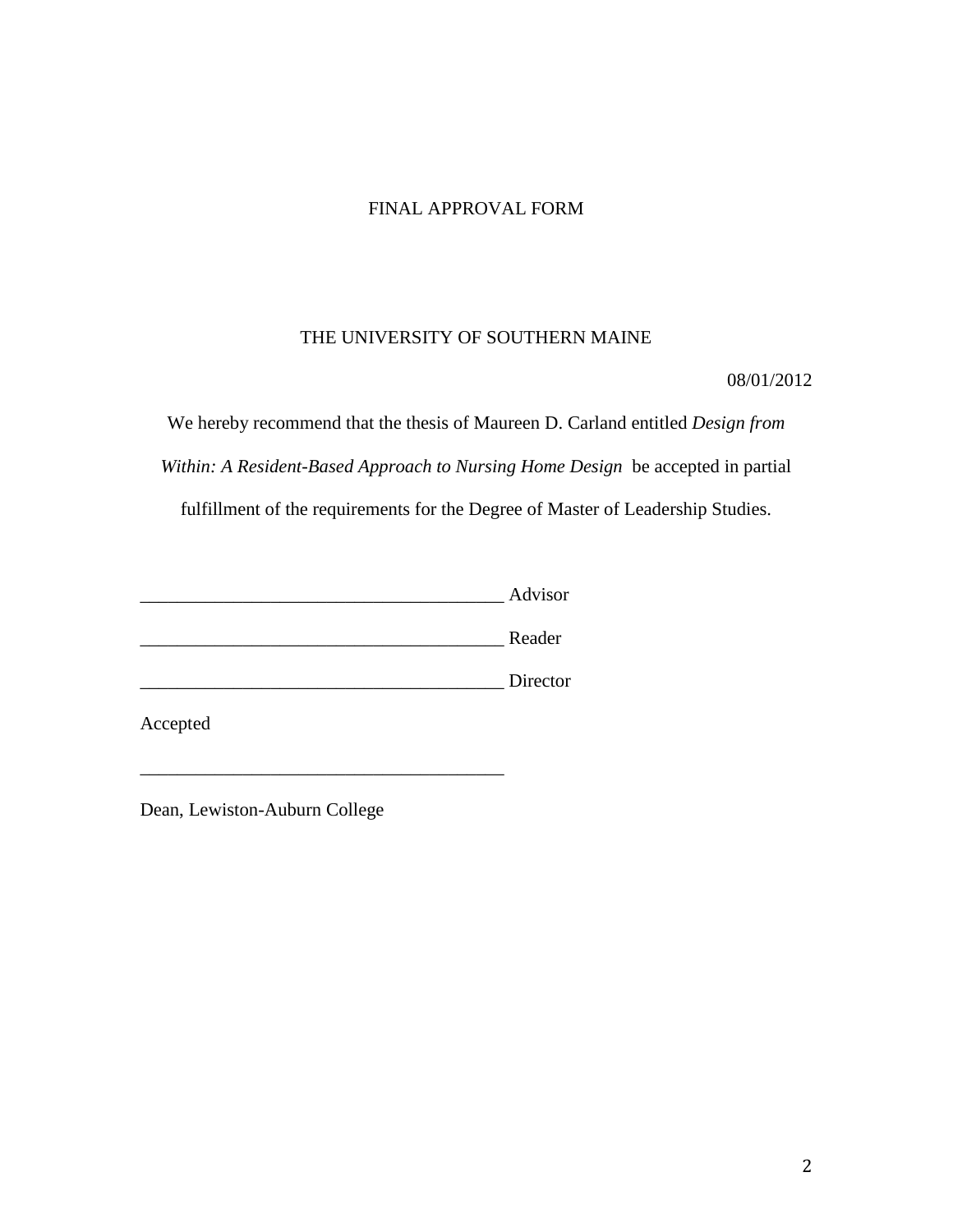**Design from Within:**

**A Resident-Based Approach to Nursing Home Design**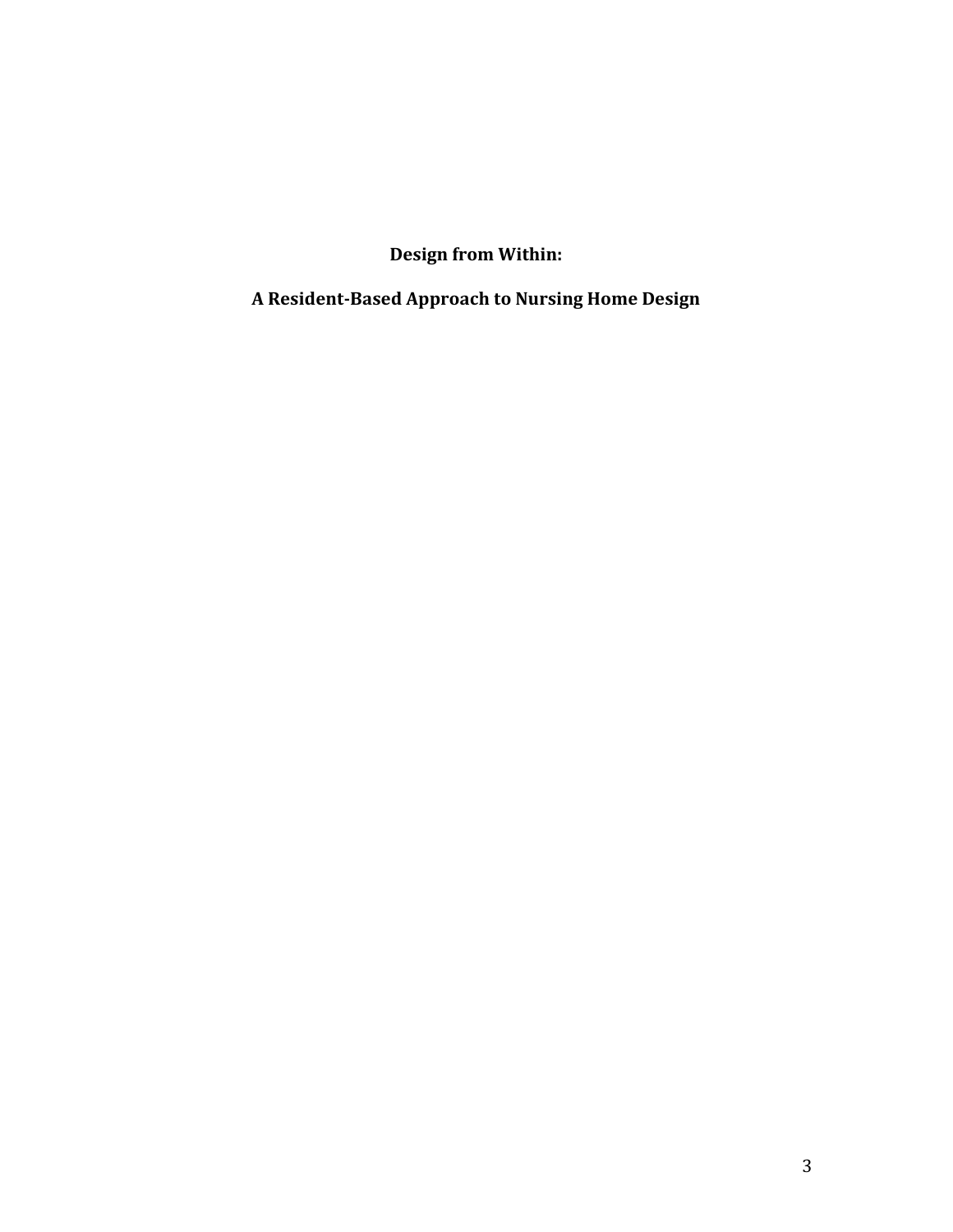## **Table of Contents**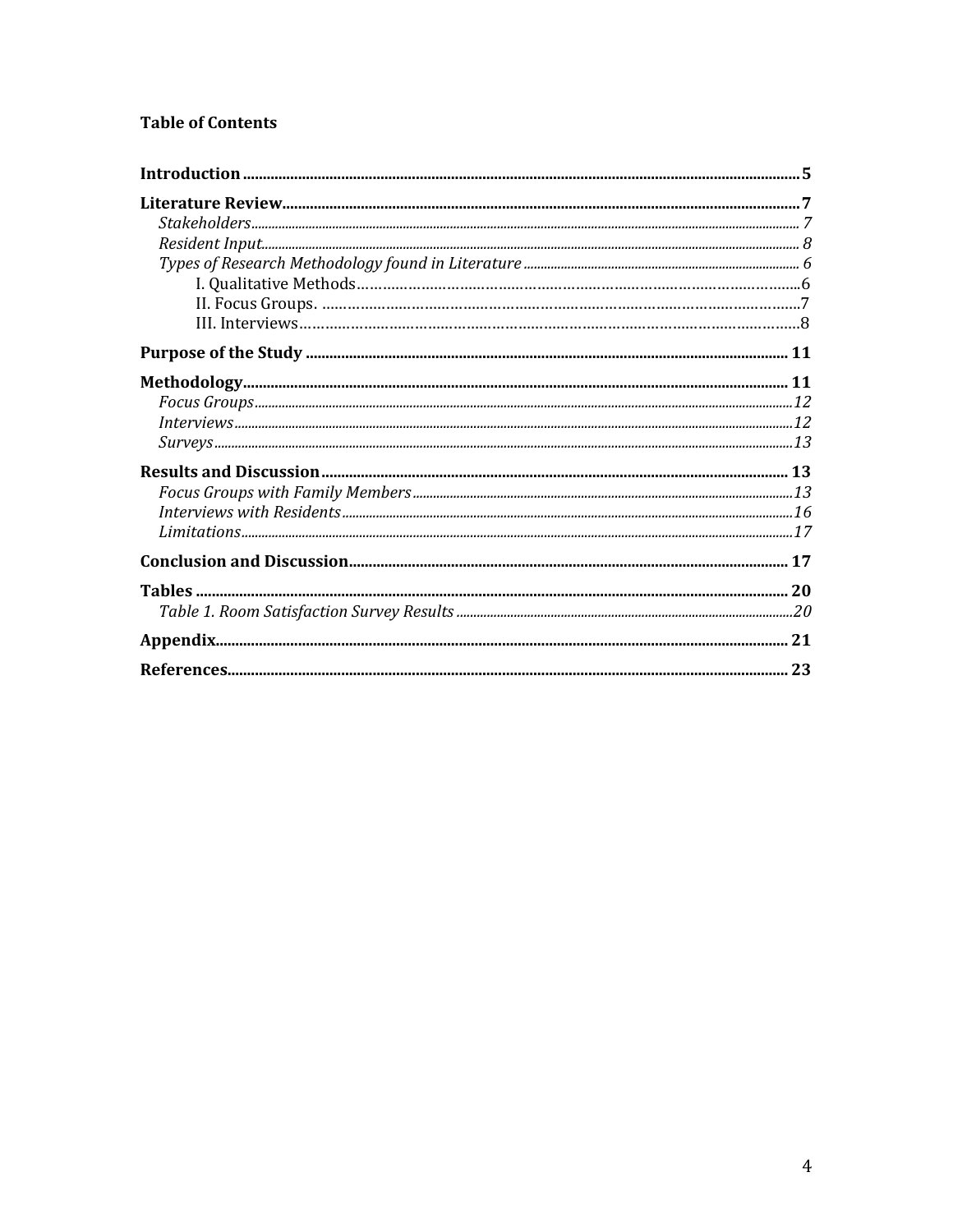#### **Introduction**

Nursing homes are at the forefront of long-term and healthcare for elderly people in the United States (Dickinson, 2004). In the U.S. alone, there are over 16,000 nursing home facilities with over 1.7 million beds (Center for Disease Control and Prevention, 2004). America's largest generation, the baby boomers, are beginning to seriously consider their retirement and long-term care options and there is growing interest by this sector in the quality of their care. The roles these facilities play has recently been more carefully scrutinized and examined to determine to what extent they are meeting residents' needs. It has been suggested that there has been a shift in focus in the long-term care community, and what is termed as a "culture change," has flourished. This culture change dismisses the cold, institutional-approach of the 1970's and 80's and instead focuses on renovating the design of nursing homes (Dickinson, 2008; Landow, 1995; Ogurek & Nessler, 2005; Thomas, 1996).

As a result of the focus on design, there was also an increase in the interest of obtaining stakeholder input. Literature identifies a wide range of stakeholders including: residents, staff members, and family members (Cleary & Edgman-Levitan, 1997; Dickinson (2004); Thompson, Menec, Chochinov, & McClement, 2008; Stern, MacRae, Gerteis, Harrison, et. al, 2003). Insight and opinion was solicited from these individuals through a variety of qualitative and quantitative methods including: interviews, focus groups, and surveys designed by researchers.

This paper examined the value and impact of obtaining stakeholder input in the design of long-term care facilities. Most previous literature focused on obtaining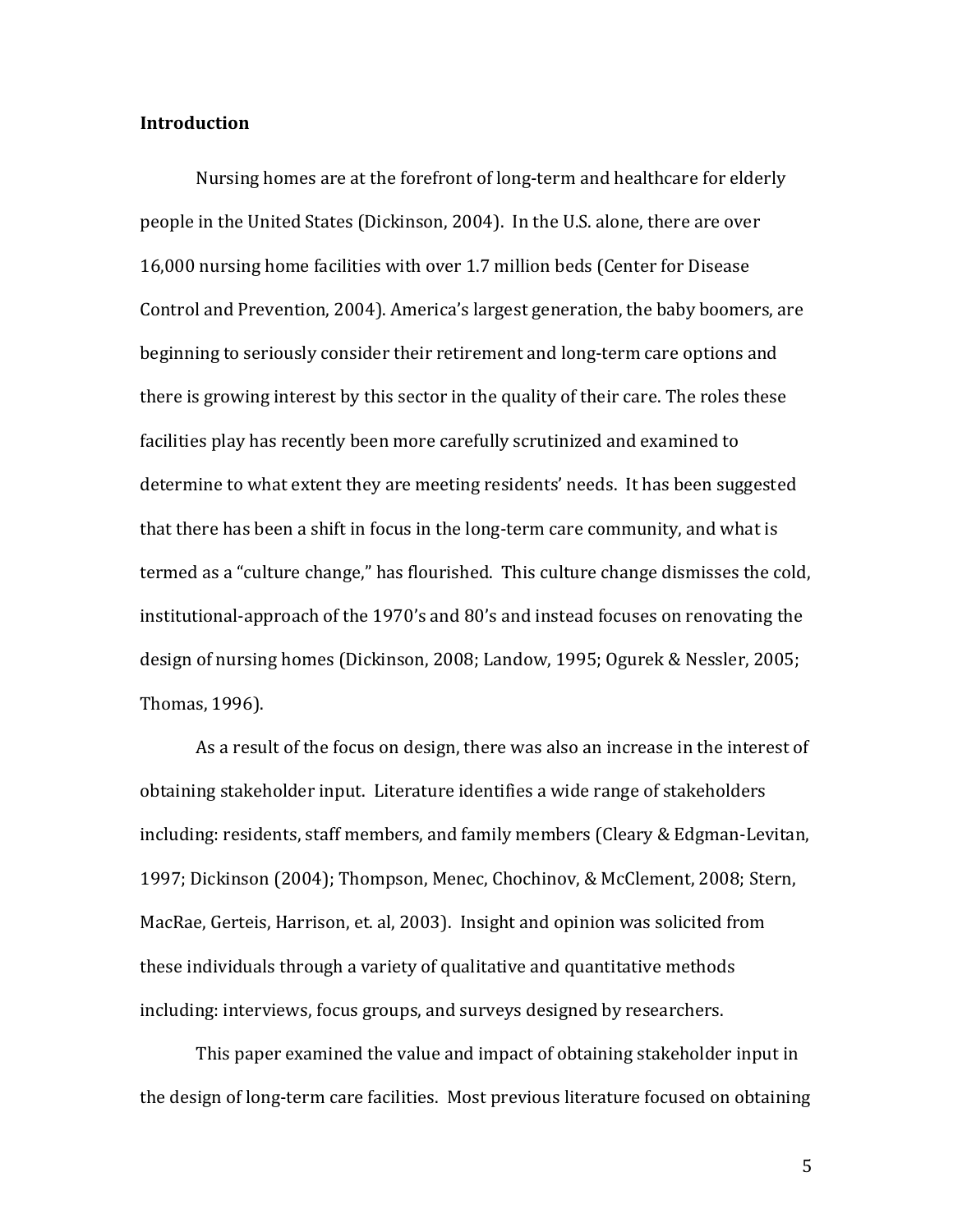input from an architect's or nurse's perspective, and very few studies have analyzed input from the residents—the primary stakeholder (Woo, Mak, Cheng & Choy, 2011). Specifically, this paper identifies and examines stakeholder input at The Maine Veterans' Home in Scarborough, Maine. The Maine Veterans' Home is currently engaged in planning a large-scale, multi-million dollar renovation. Before breaking ground, as the literature suggests, it was determined to be important to obtain stakeholder input for the design process. The author of this paper, also the Administrator of the home, utilized qualitative research methods to obtain stakeholder input from the home's residents, family members, and staff members. Specifically, input was solicited about the design of bedrooms—including the orientation of the room, specific furniture choices, color schemes, etc. Data was collected using focus groups, interviews, and a survey of three stakeholder groups including residents, family, and staff members. First, a group of volunteer residents were shown a mock up bedroom with a variety of furniture. They were then interviewed about the opinions of the room and provided an opportunity to share their thoughts. Second, a focus group comprised of volunteer family members were also shown the mock up rooms and then allowed to discuss their opinions as a group. Finally, a survey was given to all staff members, both nursing and nonnursing staff to solicit feedback and ideas from staff members.

The findings of this research project suggest that the process of obtaining stakeholder input engages, excites, and helps to get people on board with the project. In addition, stakeholders can provide valuable insights that were previously not considered. Furthermore, the research methods used in this study,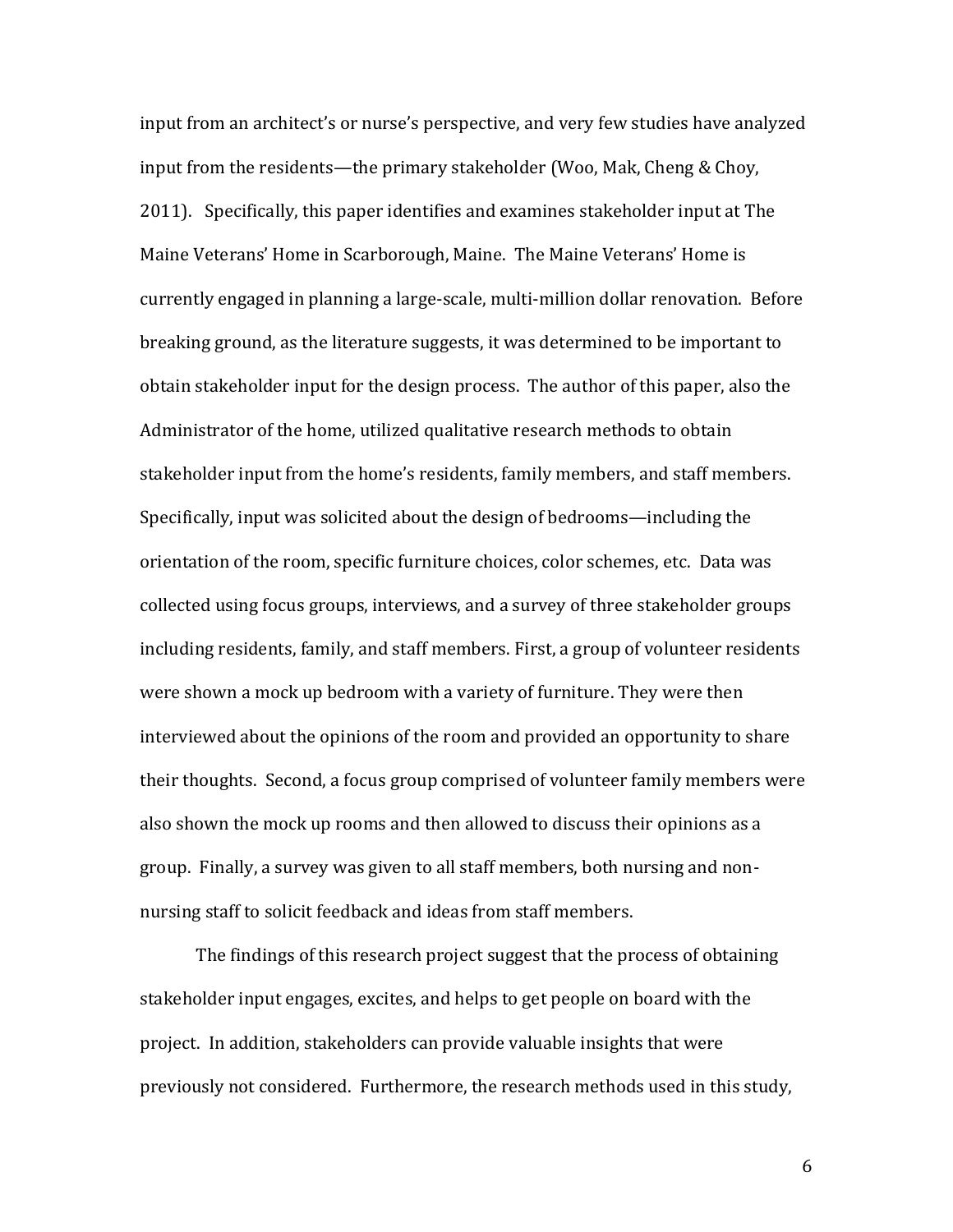including focus groups with the families, interviews with residents, and surveys for staff members, served to appropriately engage each population group to a level in which they were most comfortable providing feedback.

#### **Literature Review**

#### *Stakeholders*

Literature has elucidated the importance of gaining stakeholder input in the design of long term care communities (Kaasalainen, S., Williams, J., Hadiistavropoulos, T., Thorpe, L., & Whiting, S., 2010; Peck, 1992; Thompson, et al., 2008; Woo, et al., 2011). Stakeholders that have been previously considered include: architects, families, nursing staff and other healthcare providers and, rarely, the residents themselves.

Within the past decade, architects have been brought on board to create innovative designs in nursing homes. Some of the pioneering work done in design includes revolutionizing the bed orientation in bedrooms to maximize privacy and dignity (Landow, 1995), increasing plants and "green" spaces (Henson, 2009), and creating a social and home-like environment (Hrehocik, 2009; Lee, 2006; Ogurek & Nessler, 2005; Pierce, 2001; Schwarz & Brent, 2001). The dialogue surrounding nursing home design converges on the idea that a hospital-like setting is undesirable in a long-term care facility (Koren, 2010). This has created a demand for architects who specialize in designing resident-focused structures. These architects have become well known in the field for their innovative design. For example, the Metropolitan Jewish Geriatric Center, one of the largest health care providers in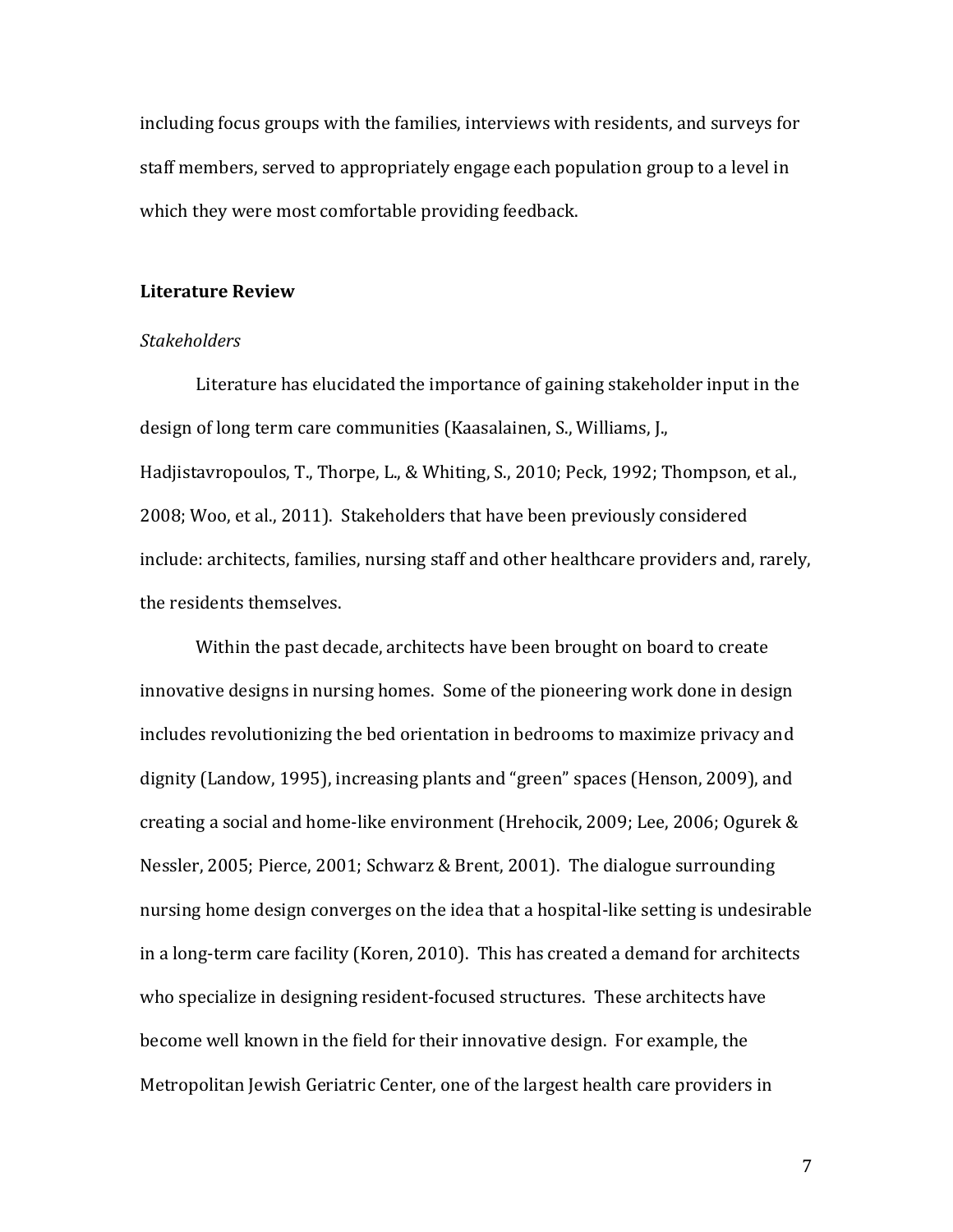New York City, benefited from a reconstruction done by an architectural firm that utilized a neighborhood concept in retrofitting the complex in which they incorporated more community spaces, increased privacy for residents, and provided a warmer environment (Landow, 1995).

#### *Resident Input*

Resident input for nursing home design is becoming increasingly important to consider (Kleinsorge & Keenig, 1991). To date, a very small body of work has been resident orientated; that is, they sought residents' opinions before design. Some architects expressed that interviewing community groups to explore what they wanted provided valuable insights (Peck, 1992). However, most architectural reports and interviews do not mention gathering input from what is arguably the most important stakeholder group. Kleinsorge and Keenig (1991) articulate the paradox: "though the ultimate consumers are the recipients of care, they (residents) often are not making their own decisions." There are a few studies that have attempted to probe an elderly population for unmet needs (Kim, 2002; Stern, MacRae, Gerteis, Harrison, et. al, 2003; Woo, Mak, Cheng & Choy, 2011). These few studies recognize the importance of obtaining primary stakeholder input for design.

#### *Types of Research Methodology found in Literature*

#### I. Qualitative Methods

Past research in this field has been primarily qualitative action research. Action research, also known as participatory action research, is a research methodology that evolved from a variety of other intellectual traditions. It is a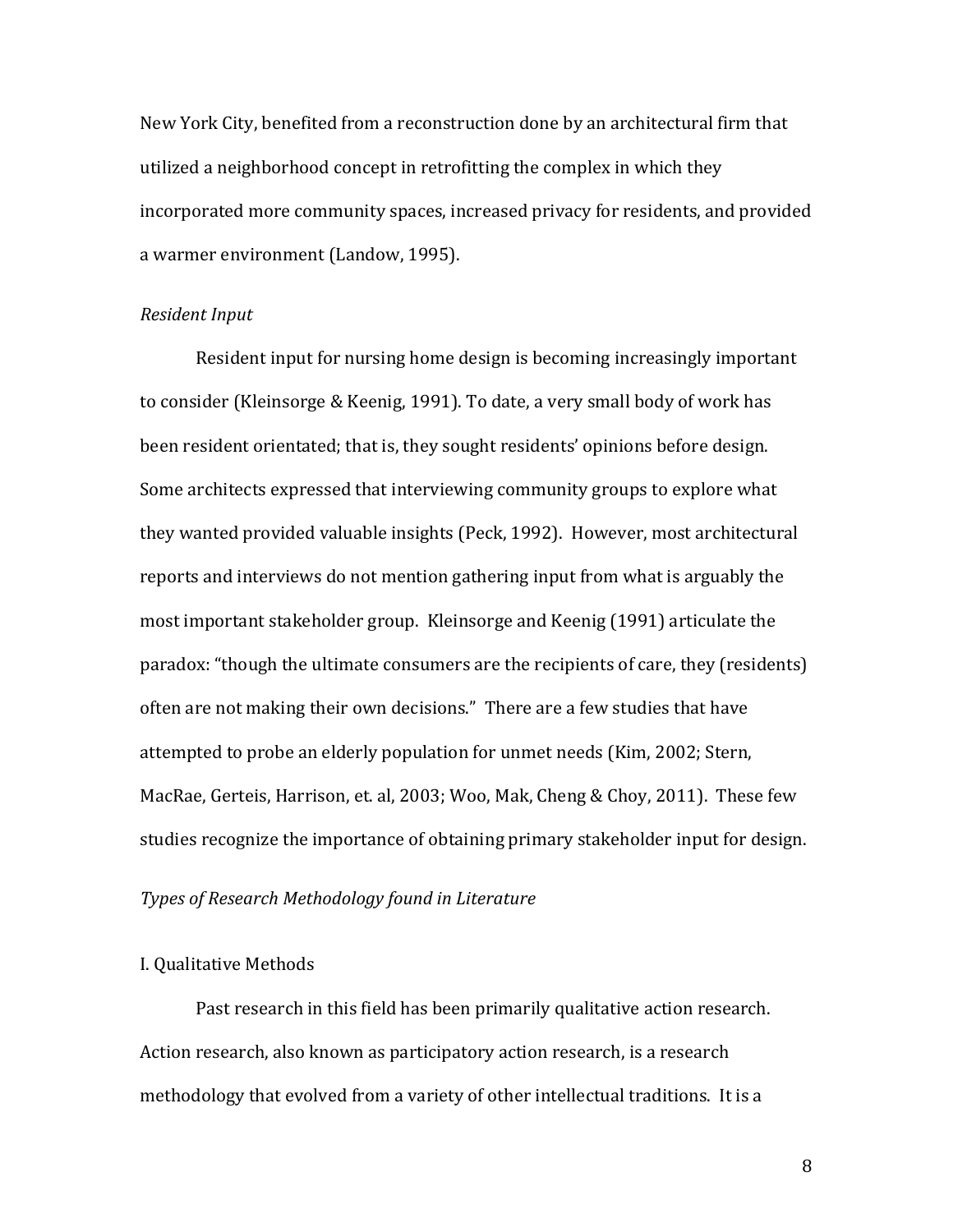collaborative approach that allows people to take systematic actions to resolve specific questions. It has been described to be "a highly reflective, experiential, and participatory mode of research in which all individuals involved in the study, researcher and subject alike, are deliberate and contributing actors in the research enterprise" (Berg, 2004, p.197). Many researchers in the published literature use qualitative methods to attain data on resident satisfaction and needs (van Eyk & Baum, 2003). One study specifically designed new techniques and tools for the evaluation of senior satisfaction (Rodiek, 2008). Other methods include surveys, interviews, and focus groups.

#### II. Focus Groups

A focus group is best described as eight to 12 participants in a homogeneous group using techniques to examine their discourse and formulations in order to discover attitudes, beliefs, and perceptions on a particular subject (Bulmer, 1998). Kleinsorge & Keenig (1991) assert that: "focus groups are a cost efficient way to solicit information (including ideas, attitudes, and perceptions) from participants." Previous research has elucidated the value in focus groups as a method for gaining interesting insights. Focus groups are well-suited for exploring complex phemonenas in depth and developing recommendations around key issues (Thompson, et al., 2008). The focus group format gives participants an opportunity to explore and exchange ideas, and if the focus group is structured correctly, it provides a safe space for members to be candid and honest. Furthermore, the details provided by focus groups are rich in experience and anecdotes (Bulmer, 1998).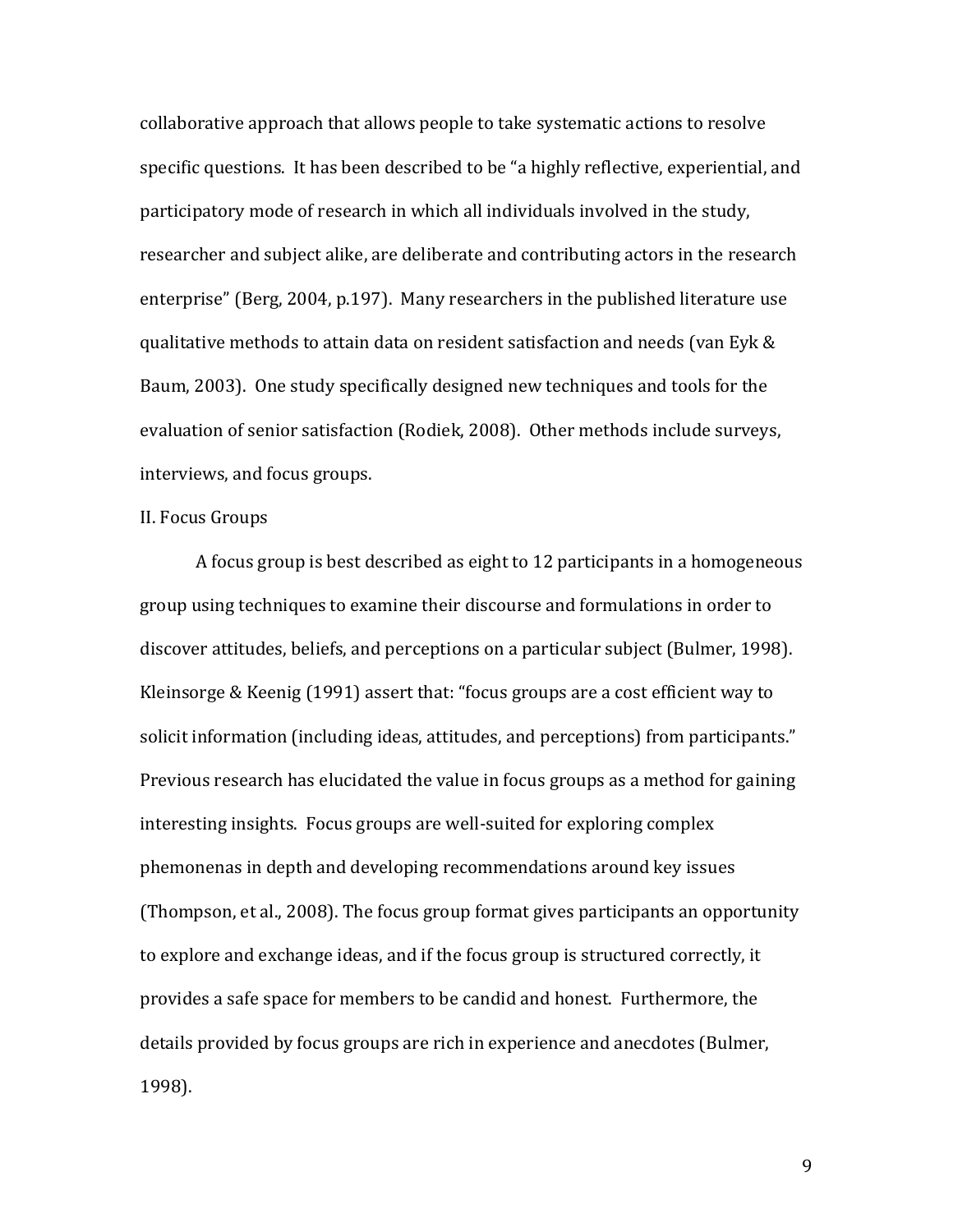Focus groups have been conducted to gather novel insights with various stakeholders from nursing homes (Bulmer, 1998; van Eyk & Baum, 2003; Woo, et al., 2011). In the long-term care field, the stakeholders that have participated in focus groups include: staff members (Bengtsson & Carlsson, 2005; Schwarz, Chaudhury, Tofle, 2004; van Eyk & Baum, 2003;) and residents (Kleinsorge & Keenig 1991). Some studies performed focus groups on both older individuals and health providers. For example, Woo, et al. (2011) interviewed those two populations in Hong Kong and the researchers identified several areas for improvement in the services for the older population. Furthermore, they found that it was important to evaluate the system from both the professional care providers' *and* the users' perspectives. Additionally, Innes, Kelly, and Dincarslan's (2011) study engaging focus groups consisting of residents and staff members in Northern Ireland and Scotland reaffirmed similar conclusions with repsect to the needs of patients with dementia.

Focus groups have important limitations that should be considered. They require preparation and can be expensive to run, especially if participants need to be compensated. Furthermore, there is a risk that group members do not present original ideas due to the nature of cohesiveness, groupthink, and the desire "to fit in" (Bulmer, 1998).

#### III. Interviews

In addition to focus groups, interviews are a common means through which to attain qualitative data. Patton (1990) suggests that "the purpose of interviewing is to find out what is in and on someone else's mind" (p. 278). In previous literature,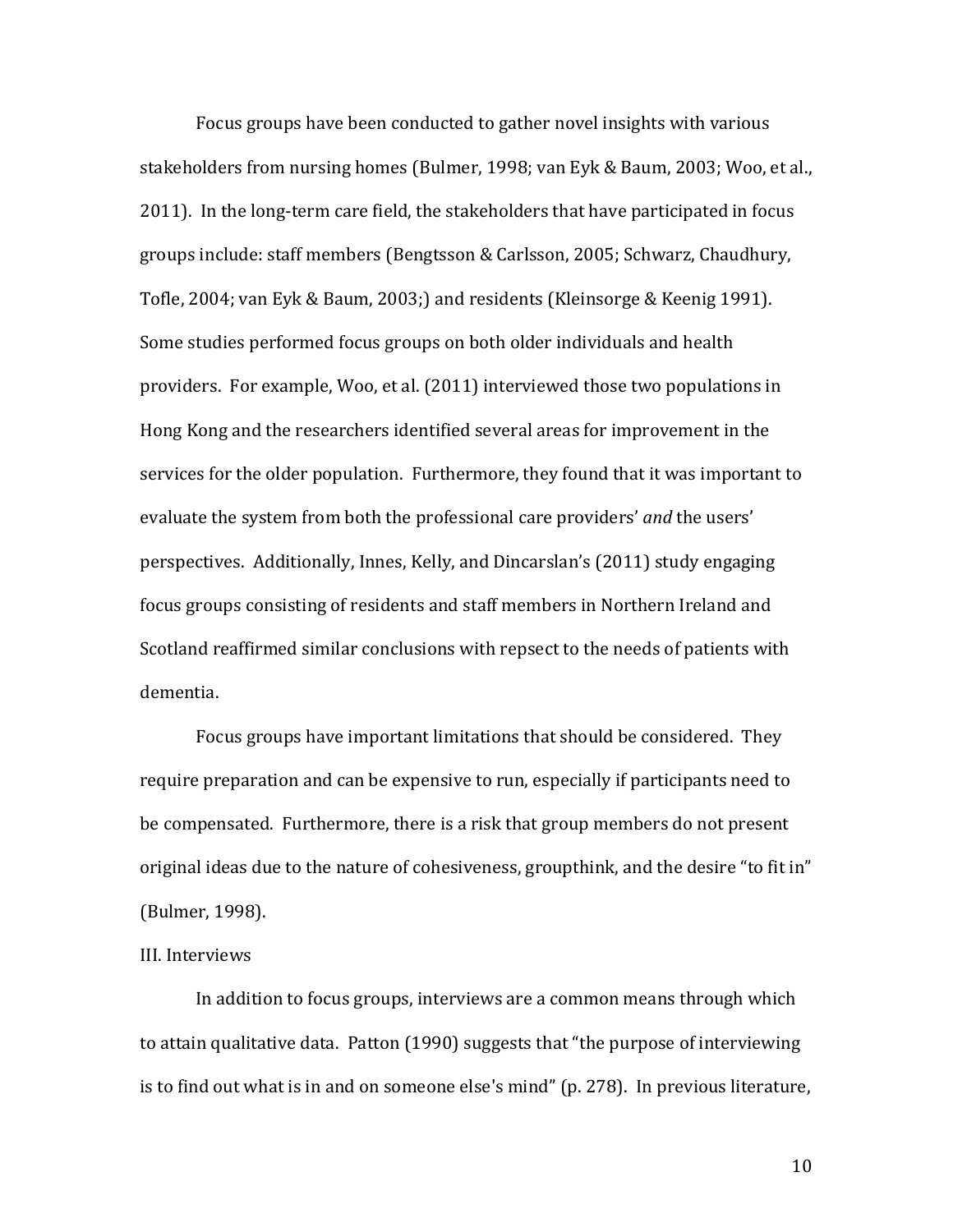many different stakeholders have been interviewed. Nakrem, Vinsnes, and Seim (2010) interviewed fifteen residents in a public municipal nursing home in Norway to examine the interpersonal aspects of quality of care. Other researchers interview administrators (Kim, 2002) and family members (Stern, et al., 2003). Many studies used both focus groups and interviews with a variety of stakeholders to reach to their conclusions.

#### **Purpose of the Study**

The literature review has exhibited several qualitative methods and stakeholders by which to examine the importance of key factors in an older person's quality of life in a nursing home. However, in general there is a lack of residentfocused solicitation of input for nursing homes in America. Therefore, this study aims to examine the primary values held by residents and other stakeholders with regards to their surrounding environment in a nursing home. Furthermore, this study critically analyzes qualitative methods for obtaining stakeholder input.

#### **Methodology**

This mixed methodology study was divided into three experimental phases. The first phase included focus groups with family members of residents, the second phase used interviews with residents, and the third phase consisted of conducting surveys on staff members (including both nursing and non-nursing staff).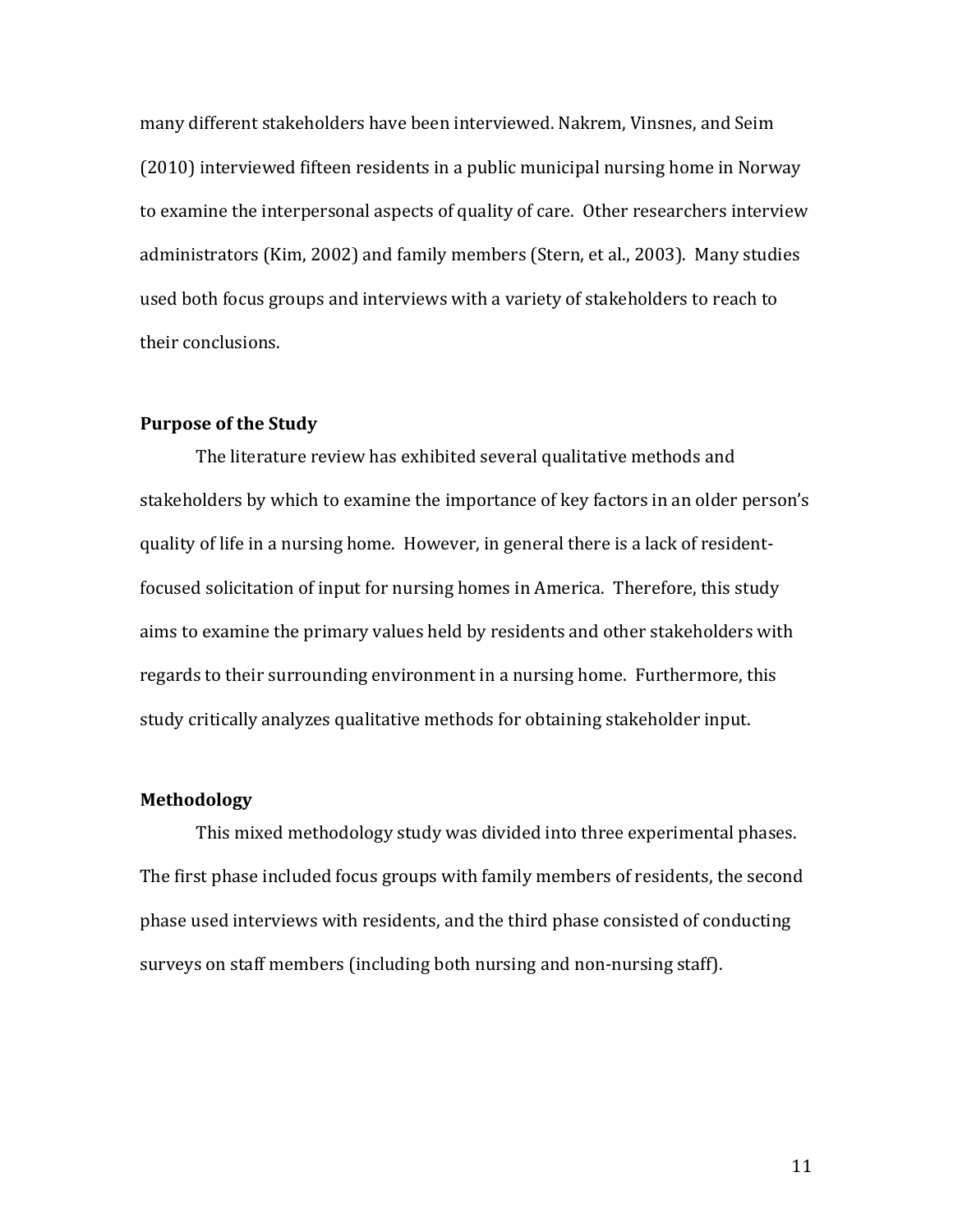#### *Focus Groups*

This study facilitated one focus group consisting of the family members of the residents. The focus group methodology was chosen for family members because it paralleled Maine Veterans' Home's "Family Forum." That is, at the Maine Veterans' Home, there is already a pre-established means through which family members can come together on a quarterly basis where all family members are invited. Departments within the Home give updates and family members are encouraged to share their thoughts and ideas on improvement. Therefore, the focus group was a natural extension of this forum and it was through the Family Forum that volunteers were solicited.

The focus group consisted of five participants: two wives, one daughter, one son, and one sister of a variety of residents. The focus group was shown the mock up bedroom and notes on their thoughts and discussion were written down for analysis.

#### *Interviews*

All residents in Maine Veterans' Home were invited to be interviewed and eleven residents volunteered and were accepted. The structured interviews followed a series of questions (Appendix One). Residents were interviewed one-onone by one of the nurse managers. The nurse manager also recorded the residents' answers to the interview questions.

Interviews were chosen to engage residents because of the difficulty of gathering multiple residents with cognitive and physical handicaps together at the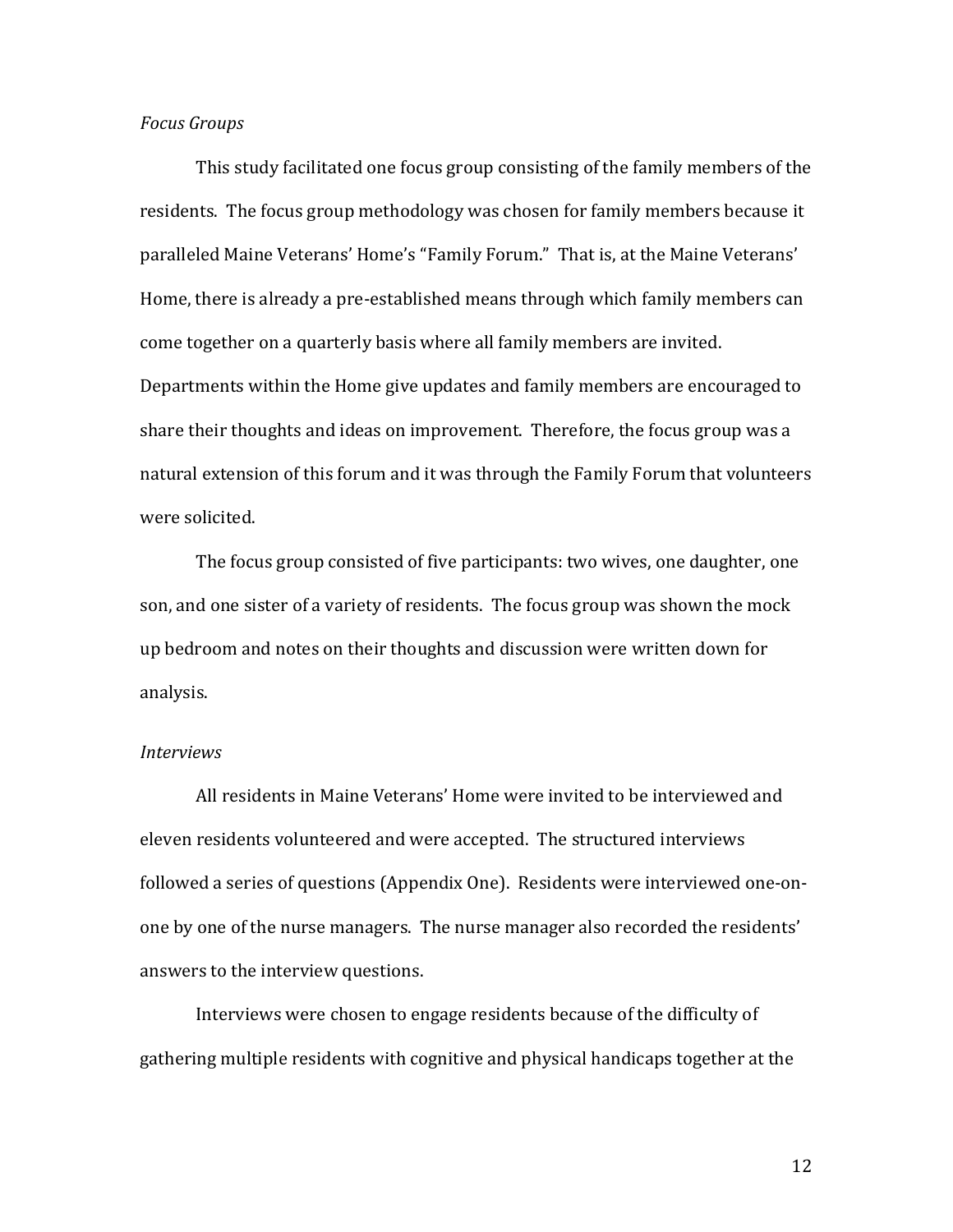same time. It would have been crowded in the mockup rooms to an extent that may have been distracting and would have resulted in skewed data.

#### *Surveys*

One survey (Appendix One) was sent out to all staff members and seven nurses and three non-nurse staff members replied. The survey consisted of the same content of questions that were given to residents. Surveys are a valuable tool because they can reach a wide audience and they are composed of consistent questions. Staff members were not placed in focus groups nor interviewed due to the time limitation constraint.

#### **Results and Discussion**

#### *Focus Groups with Family Members*

The focus group consisted of family members of some of the residents at Maine Veterans' Home. These included two wives, one daughter, one son, and one sister of a variety of residents. The focus group had a unique component to it, as compared to focus groups in previous literature, because in this study the focus group walked around the mock room. This dynamic component served to provide an interesting means through which members of the group explored and expressed their ideas and opinions.

The overall atmosphere of the focus group was very cordial and the researcher set the stage by requesting "one hundred percent honesty" from the participants. The researcher also made sure to facilitate discussion by prompting questions and allowing the participants ample time to talk and discuss their ideas.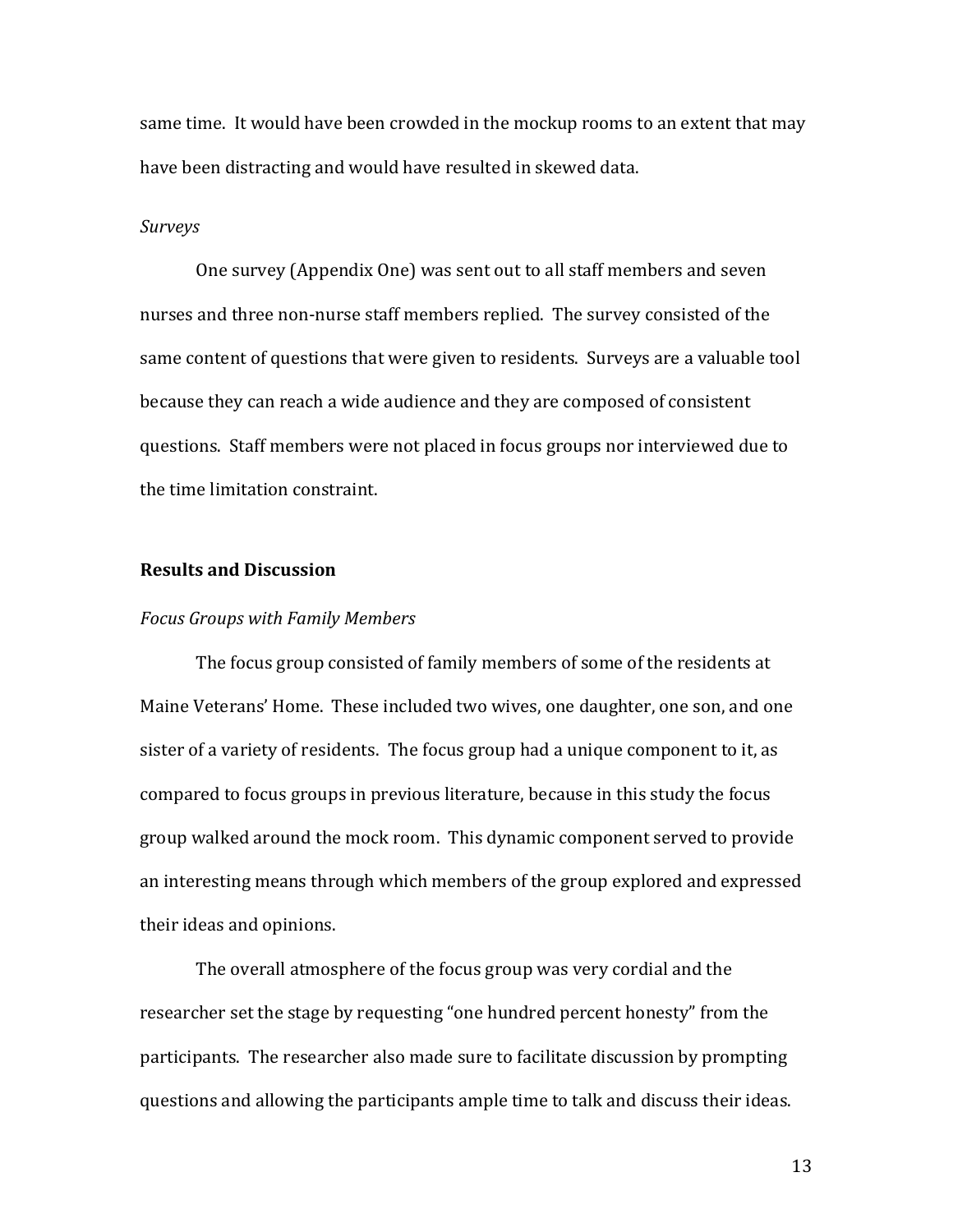The focus group's discussion highlighted important issues including: spaciousness, coziness, privacy, chairs to host guests, and ability to personalize the room. They approved the sample curtains and bed spreads and the general consensus was that the neutral but pleasant patters were a good choice. Overall, the focus group did not provide revolutionary insights with respect to the design of the room. Their suggestions were ones that had already been vetted through administration discussion. However, the focus group activity did provide a tangible and extremely valuable result. The focus group engaged the resident family members and brought them on board with the project. Participants expressed pleasant surprise that the administration was soliciting their feedback for the design. After the researcher introduced the project and the Home's emphasis on the importance of soliciting stakeholder feedback, the participants of the focus group expressed their gratitude for being included and stated they were impressed with the Home. Expressions such as: "I'm very happy to be involved with this [the focus group]," "this [the focus group] is such a good idea," "It's really impressive what you [Maine Veterans' Home administration] are doing" were heard multiple times throughout the focus group discussions.

#### *Interviews with Staff Members*

Both nursing and non-nursing staff were surveyed with the intent of obtaining a wide range of opinions. The staff members were asked the same questions as the residents. Between the two groups, the nursing staff was more willing to participate and had more opinions on the subject matter. The survey sent to the nurses received 7 responses out of 20 surveys that were sent out. The survey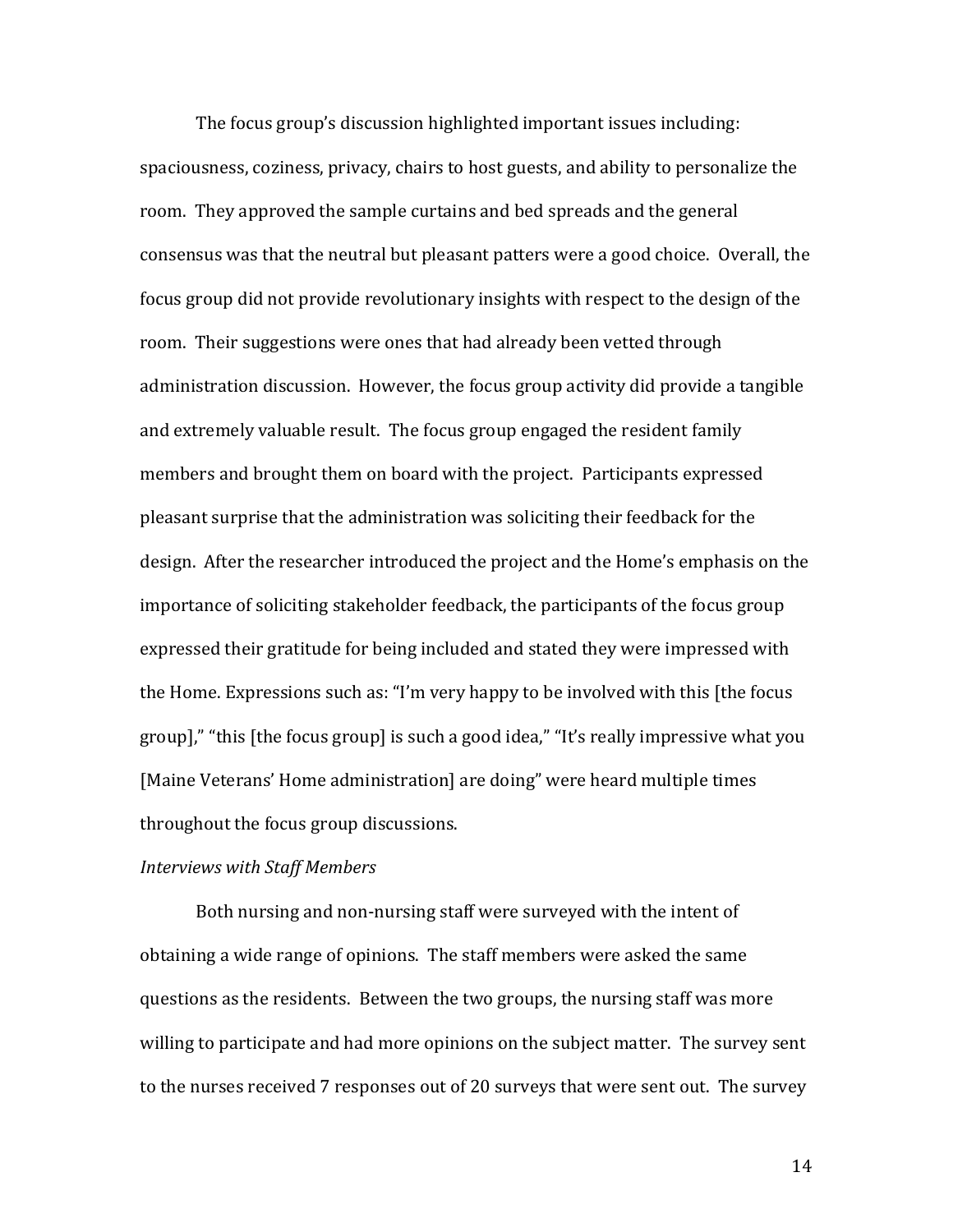sent to non-nursing staff only received 3 responses out of 20 with only about half the questions answered. The disparities between the response rates could possibly be explained as an indication of how strongly the respondent feels towards the questions. For example, a nurse works closely with residents every day and he/she might have valuable insight about what is beneficial and harmful to the resident. A non-nurse employee (for example a member of the kitchen or housekeeping staff) may have fewer interactions with residents and therefore may not have as detailed an understanding of their needs. This concept was reflected in the survey results because the non-nursing staff tended to leave blank the questions that directly asked about preference on furniture sets, while nurses tended to answer those questions.

The results from the survey reinforce the general ideas that the administrators already considered and the residents had also articulated. That is, the staff expressed the themes of "comfort," "coziness," "personalization," and "personal space." The nursing staff rated the current room a 5.5 out of 10 and in general indicated that the rooms were adequate but could be improved. There was a theme of aesthetics presented by the nurses as indicated by the phrases: "more style/color," "more design," "brighter colors," and "something more eye appealing." Another theme in the responses emphasized the need to include space for the personalization of the rooms. Finally, the nurses approved the use of a curtain system that could divide the room into sections and create spaces of privacy.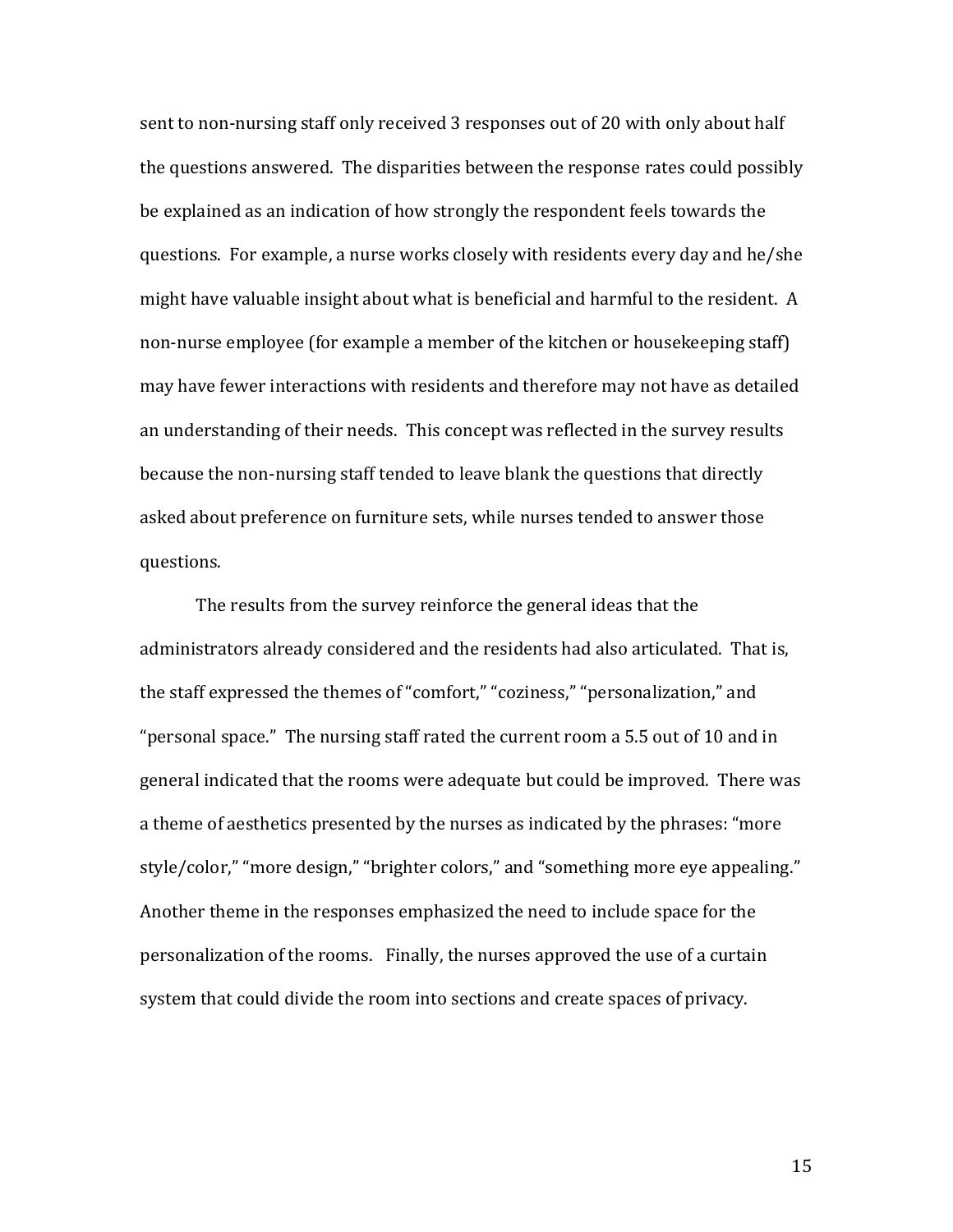#### *Interviews with Residents*

Residents were interviewed on a one-on-one basis and asked a set of prewritten questions (Appendix One). The questions ranged from a numeric ranking of the rooms to queries about what aspect of furniture was most important to consider. Residents on average ranked their satisfaction with their current room as a 6.7 out of 10, with a standard deviation of 2.9 (Table 1). The value 6.7 definitely implies room for improvement and the high value of the standard deviation suggests that some residents are not having their needs met. Interestingly, on average, the residents ranked their satisfaction with their rooms higher than the nurses did (Table 1).

When describing their beds, 7 out of 11 residents said that "comfort" was the most important characteristic of a bed and 6 out of 11 mentioned the size as also being very important. Residents further described their ideal room as "cozy," "comfortable," and "homey" which reinforces the findings of previous literature. Furthermore, the residents strongly indicated their desire to have more chairs in the room for hosting visitors.

The residents' responses were more focused on functionality than on aesthetics. For example, when asked what was important when choosing curtains for the room 9 out of 11 residents expressed that they had no preference. When shown two sets of curtains and asked which they preferred, 7 out of 11 residents had no preference. Another theme that the residents expressed was the need for extra chairs in their rooms to facilitate socialization in their rooms. When asked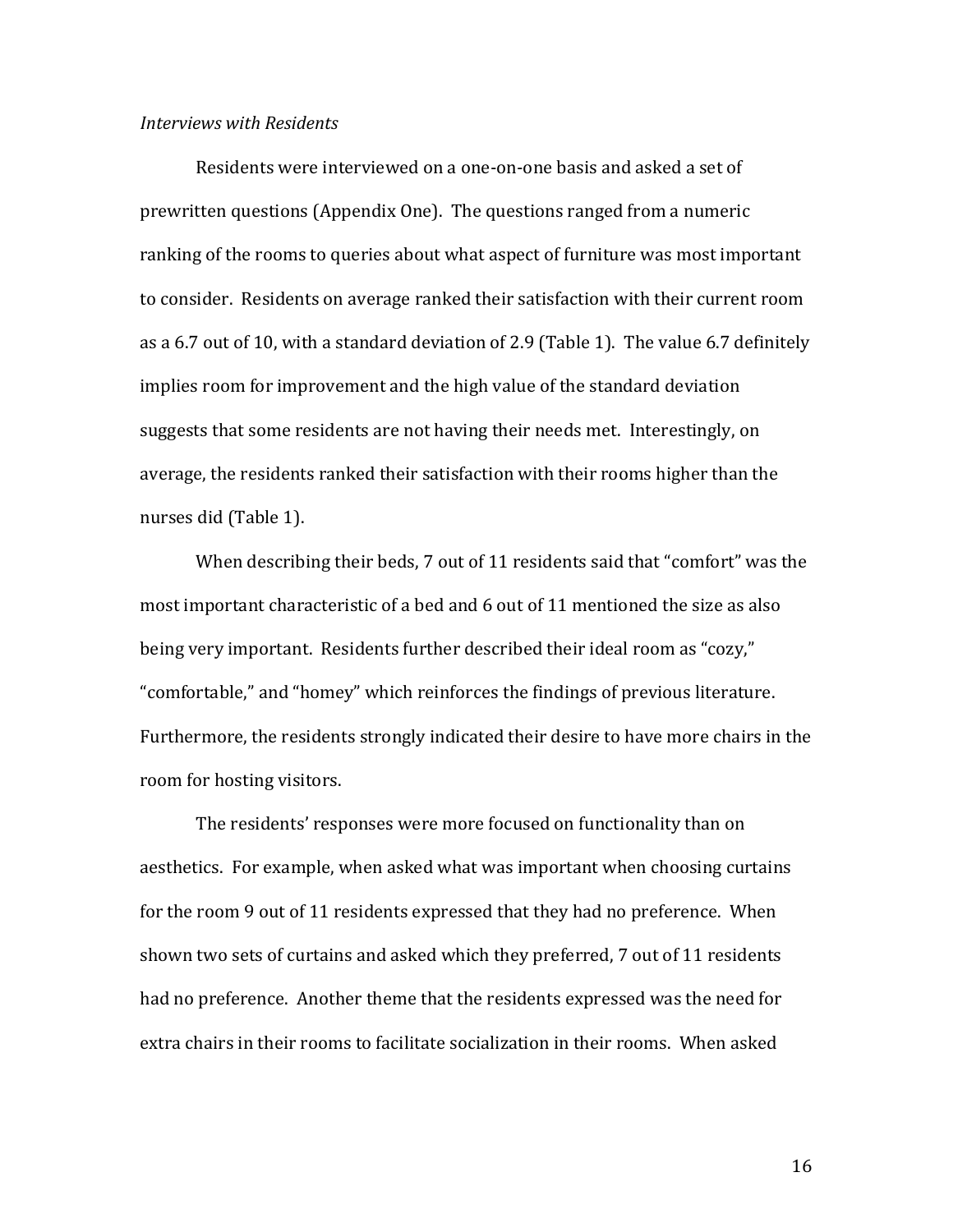about the most important factor in a bedroom the prevalent themes were: personalization (1), color (1), privacy (1), comfort (2), and space (5).

One unique finding from the interviews was that the residents were unable to put the curtains up and down when the curtain strings were on the side of the windows. As an example, the resident suggested that if the strings were in the middle, residents could access them independently. Through the use of these survey responses, we found novel information that was otherwise unknown to the administration.

#### *Limitations*

This paper considers the value of resident centered feedback, and also explores other stakeholders, including families and staff members. It does so in the context of the Maine Veteran's Home in Scarborough, Maine. Every effort has been made to obtain the largest possible number of stakeholders for input. However, the study was limited in time and scope due to the constraints of time and funding. Further researchers should replicate the study across different long-term care facilities and obtain a variety of stakeholder responses.

### **Conclusion and Discussion**

This study examined the value and impact of obtaining stakeholder input in the design of bedrooms in long-term care facilities. Most previous literature focused on obtaining input from an architect's or nurse's perspective, and very few studies have analyzed input from the residents—the primary stakeholder. This study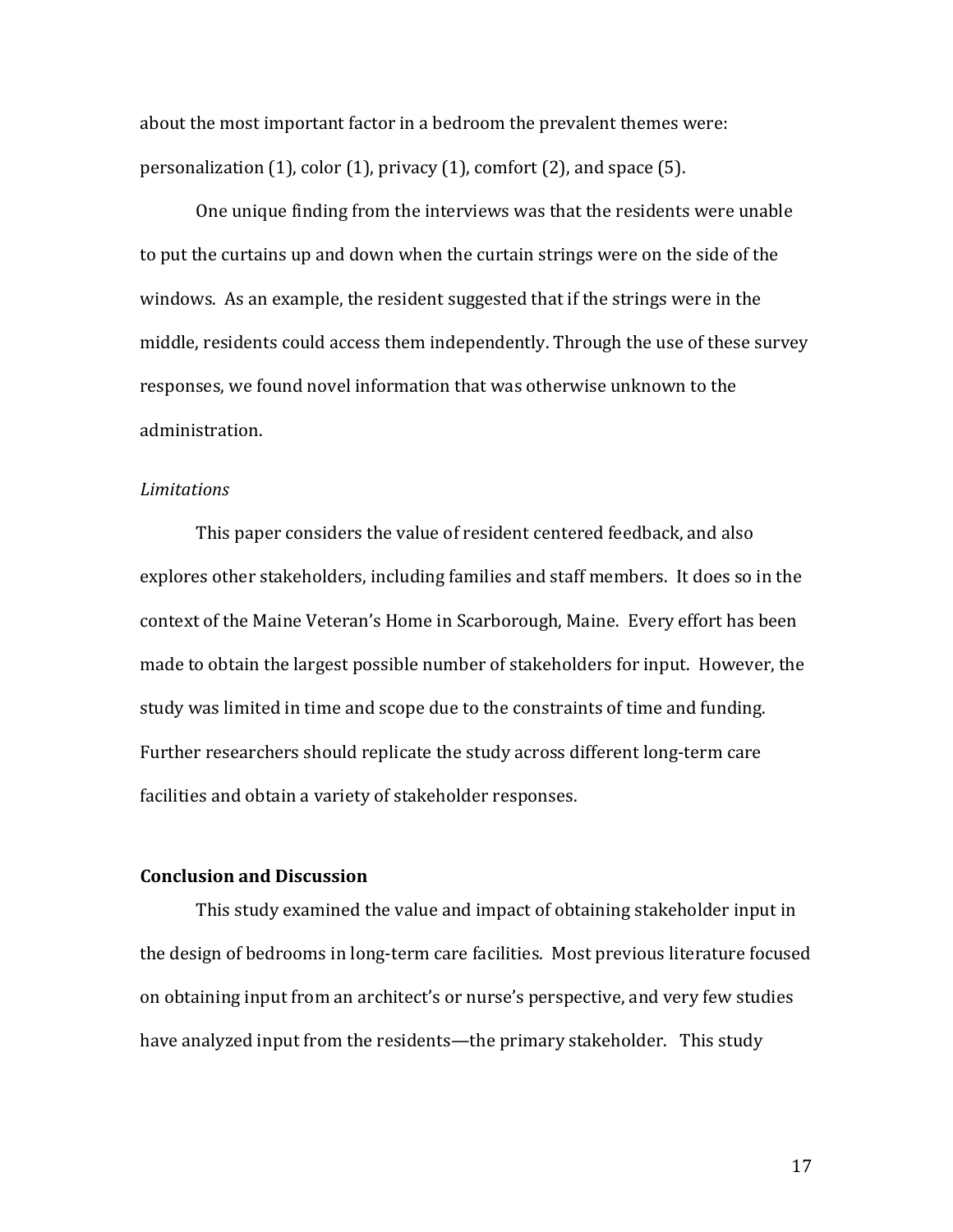aimed to obtain and analyze input from a wide range of stakeholders using a variety of qualitative methods.

The results of this study suggest that the process of obtaining stakeholder input engages and excites people and inspires people to get on board with a project. Specifically, this phenomenon was most pronounced with the family members of residents. Family members seemed pleasantly surprised that the administrator of the nursing home was genuinely interested in their opinions. This result was particularly interesting because it was not emphasized in previous literature. Other papers quantified resident and family satisfaction about their rooms (Bengtsson & Carlsson, 2005; Nakrem, Vinsnes & Seim, 2010). One newspaper article specifically quotes residents' pleasure about the changes that were brought to a nursing home (Nelson, 2002). However, no article comments on the value obtained through the stakeholder input process, namely that it can captivate and engage an audience with respect to a certain project.

The value of the focus group in this context was in reinforcing what the administration had considered (with respect to the design of the rooms) and furthermore in forming positive relationships with stakeholders. Many of these family members expressed that they would come back to The Maine Veterans' Home again if invited. This positive relationship with stakeholders is extremely valuable because it facilitates honest feedback, builds trust, and can prevent potential complaints that could escalate to a regulatory body costing time and money.

Furthermore, the interviews with the residents produced valuable information that would have otherwise been unavailable to the administration. This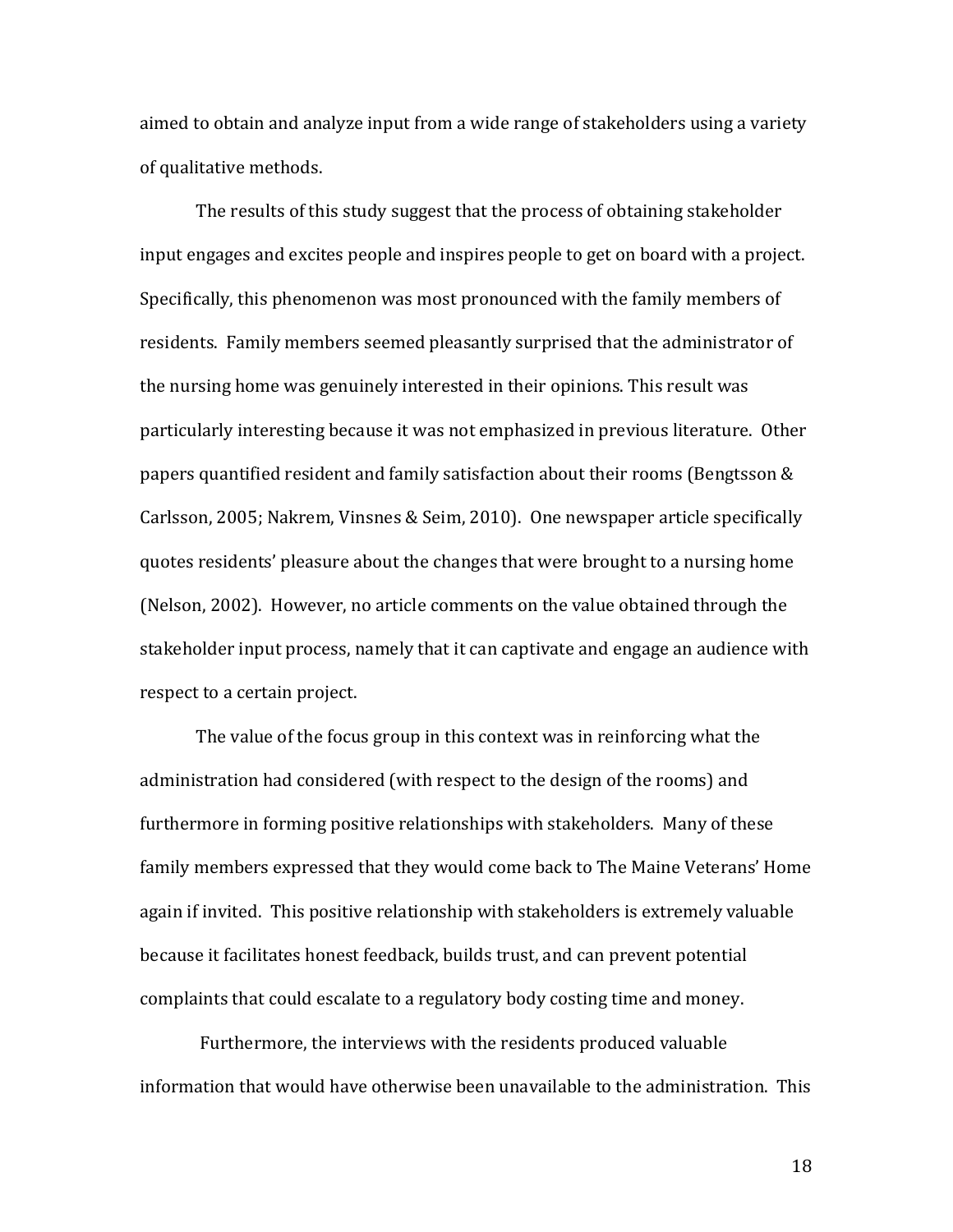result underscores the explicit value of obtaining resident-based input. Quite simply, there is information that is not obtainable through any means other than by gathering it from the residents. This study asserts that resident based approaches to design are invaluable in providing the very best quality of care that our elderly loved ones deserve.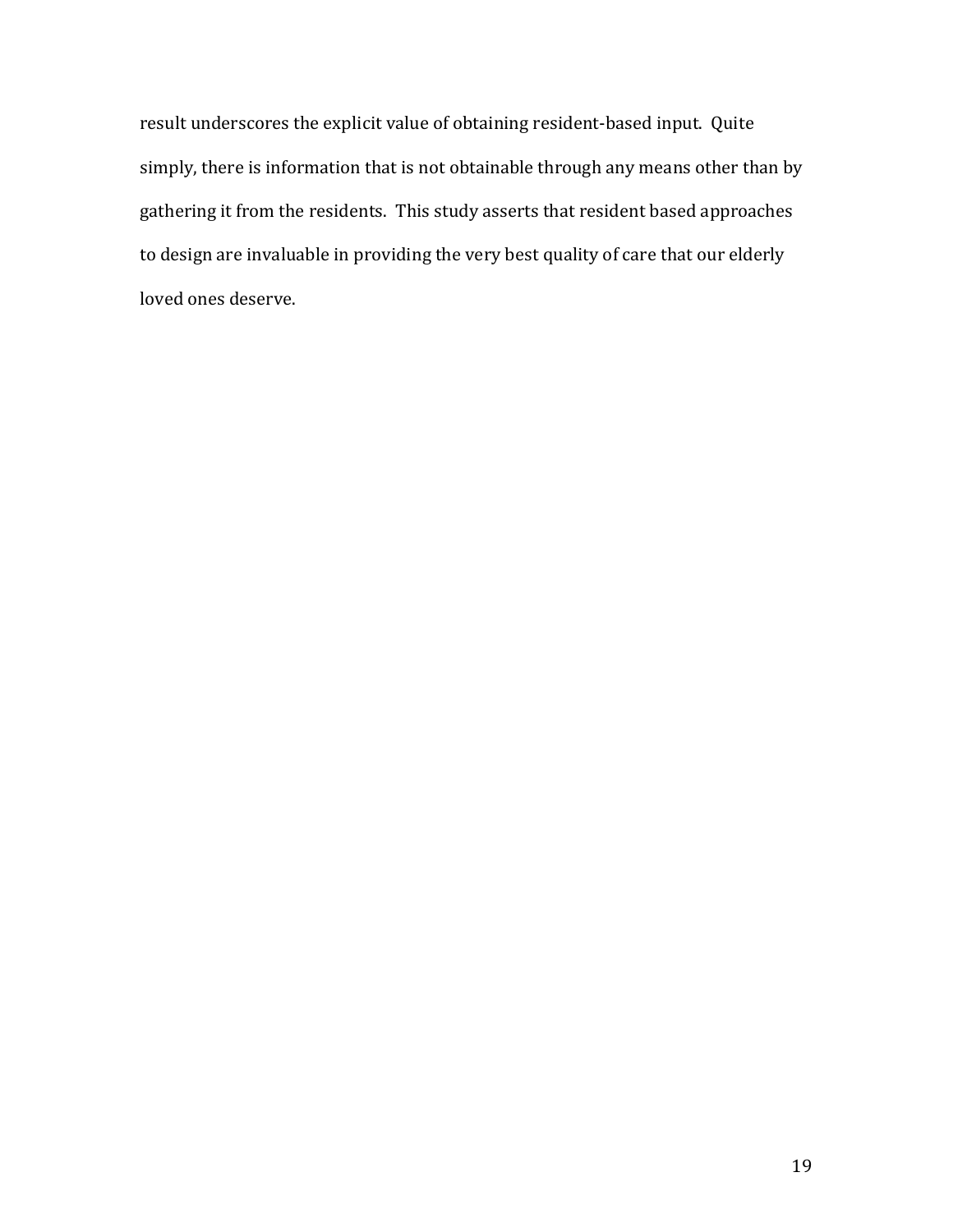## **Tables**

| <b>Stakeholder</b> | <b>Average room</b><br>satisfaction (1-10, 10 is<br>highest) | <b>Standard Deviation</b> |
|--------------------|--------------------------------------------------------------|---------------------------|
| Residents          | 6.7                                                          | 2.9                       |
| Nursing staff      | 5.5                                                          | 2.3                       |

## *Table 1. Room Satisfaction Survey Results*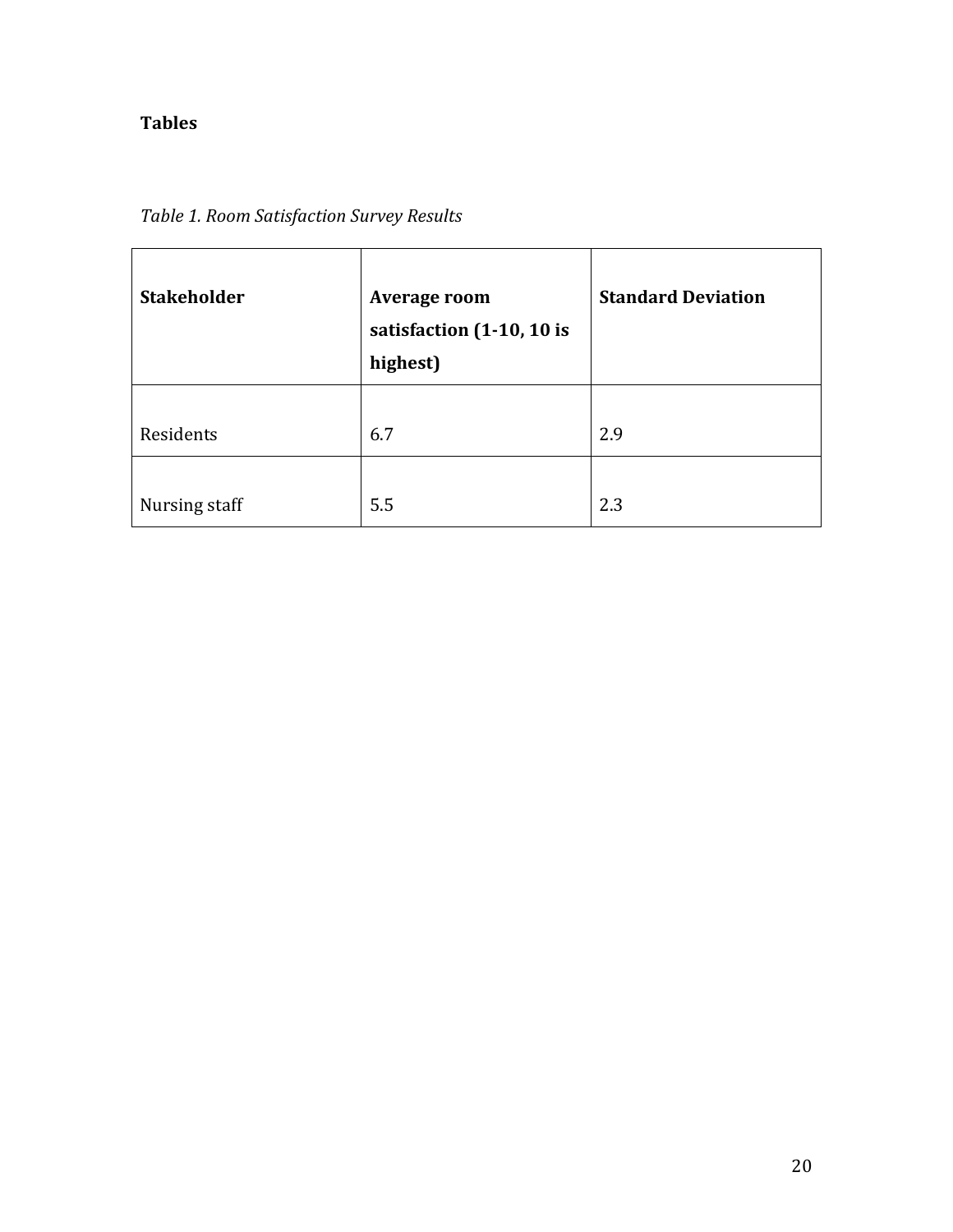## **Appendix**

This appendix contains the interview questions for interviews with residents. The same questions were used for surveys sent to the staff.

## **General**

- What factors are important to you in a room? (For example: space, furniture, wall colors, personalization, overall feel, etc.)
- Please rate your satisfaction with your current room on a scale of 1-10 (1=very dissatisfied, 10=very satisfied).
- What would you like to see differently from the current rooms?
- What do you think of the arrangement of furniture in the room?

## **Beds**

- What is important to you when you're choosing a bed?
- Of the three beds in the room, which was your favorite?
- Why was that your favorite?
- Which bed do you see yourself being most comfortable with long term?

## **Wardrobes**

- What is important to you when you're choosing a wardrobe?
- Of the two wardrobes in the room, which was your favorite?
- Why was that your favorite?
- Which wardrobe do you see yourself being most comfortable with long term?

## **Bedside Table**

- What is important to you when you're choosing a bedside table?
- Do you see yourself being most comfortable with that bedside table long term?

## **Over-Bed Table**

- What is important to you when you're choosing an over-bed table?
- Of the two over-bed tables in the room, which was your favorite?
- Why was that your favorite?
- Which over-bed table do you see yourself being most comfortable with long term?

## **Chair**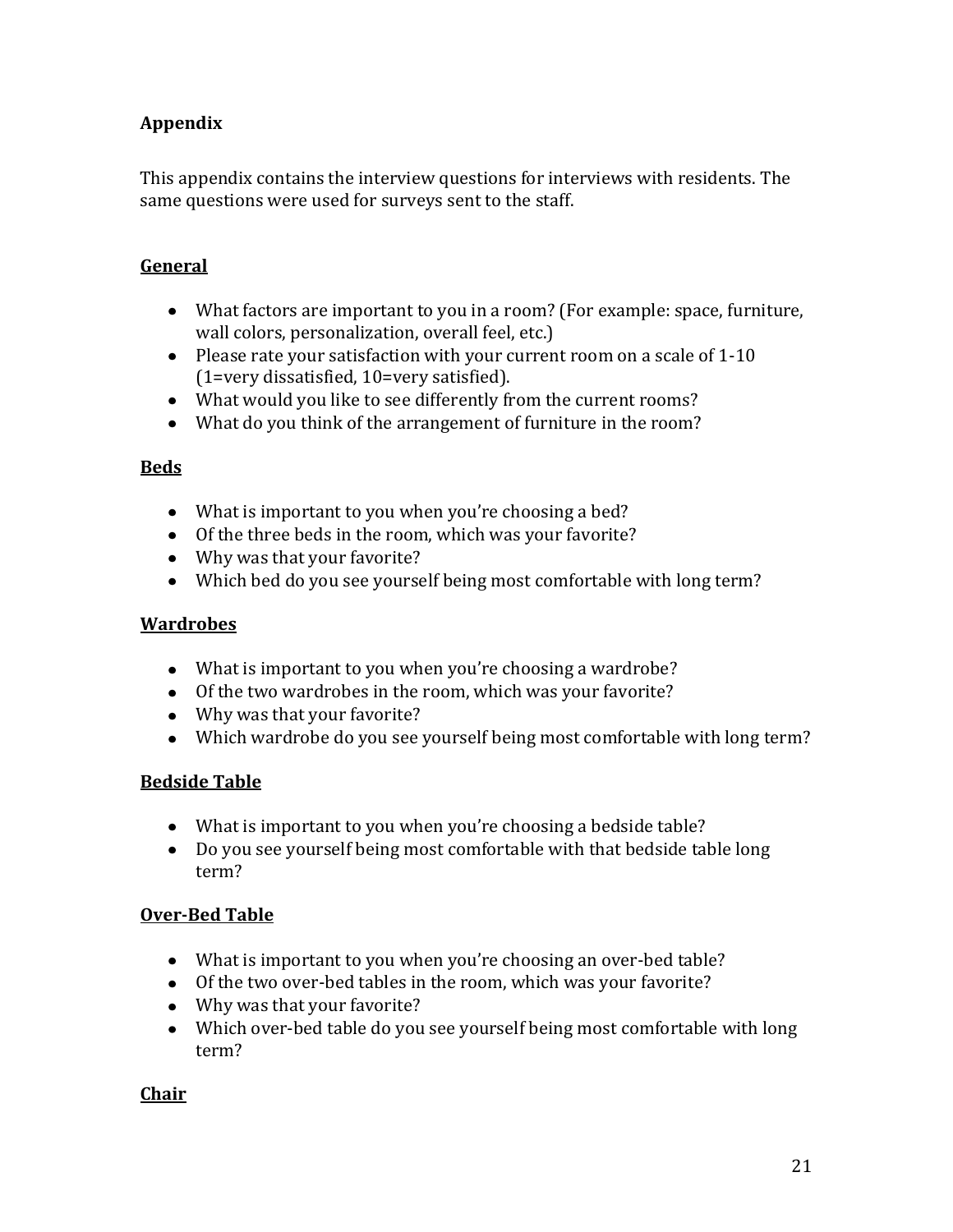- What is important to you when you're choosing a chair?
- Of the two chairs in the room, which was your favorite?
- Why was that your favorite?
- Which chair do you see yourself being most comfortable with long term?

## **Curtains**

- What is important to you when you're choosing curtains?
- Of the two curtain sets in the room, which was your favorite?
- Why was that your favorite?
- Which set of curtains do you see yourself being most comfortable with long term?

## **Room Environment**

- What overall environment are you looking for in your/your loved one's room? (If prompting is necessary: tranquil, warm, clean, fun, etc.)
- Do you anticipate having a lot of visitors in the room?
- What should the room have to better accommodate visitors?

## **Personalization**

- Do you feel like you currently have a lot of personal belongings in your room?
- Is there enough room for you to keep personal belongings on shelves, tabletops, etc.?
- How important is personalization for the room? That is, should we leave space for you/your loved one to add a lot of personal belongings?
- Would you prefer a matching set of bedspread and curtains or neutral curtains and your own bedspread?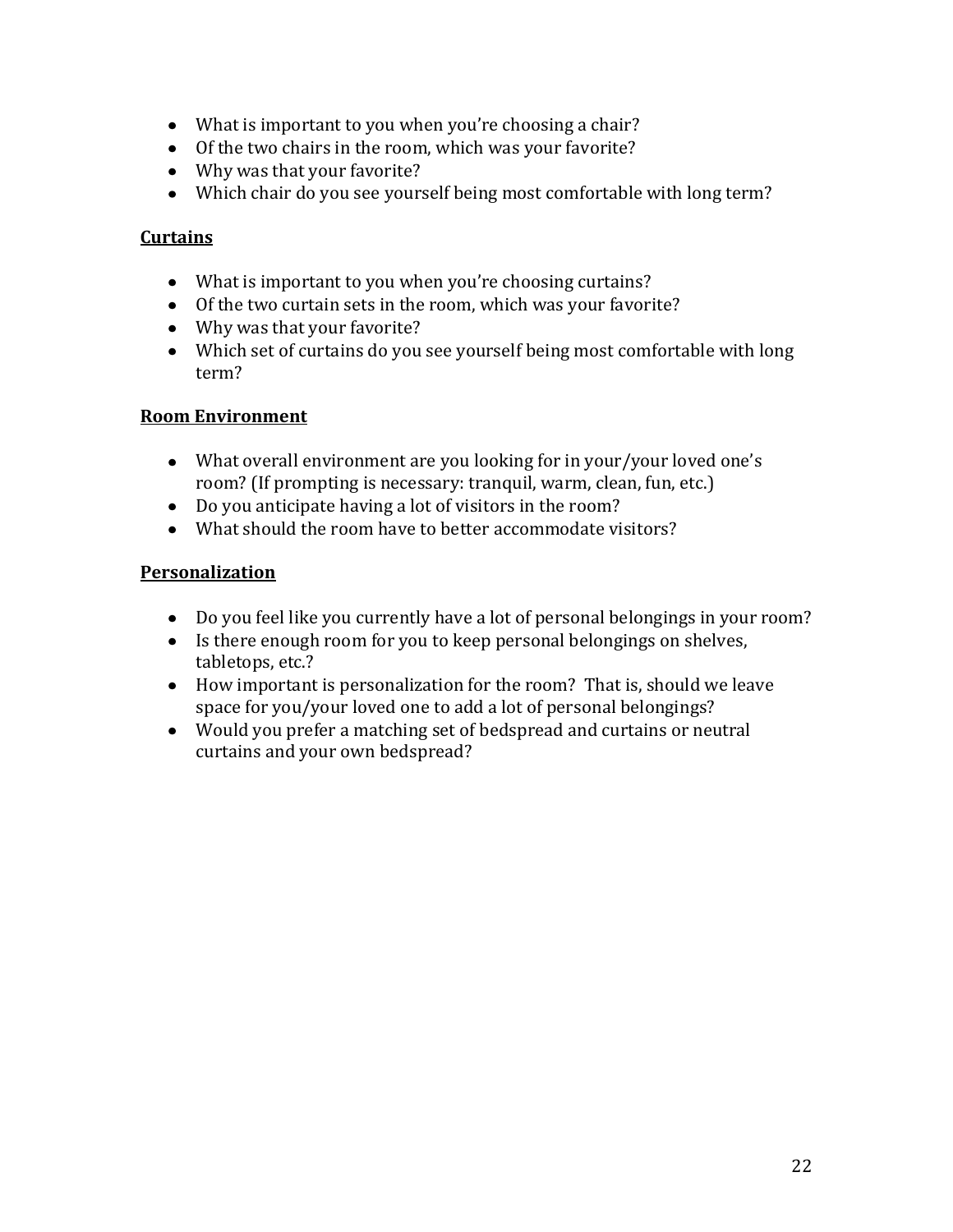### **References**

- Bengtsson, A., & Carlsson, G. (2005). Outdoor environments at three nursing homes: Focus group interviews with staff. *The Journal of Housing for the Elderly*, *19*, 49-69. doi: 10.1300/J081v19n03\_04
- Berg, B. L. (2004). *Qualitative research methods for the social sciences*. (5 ed., pp. 195-207). Boston, MA: Pearson Education. Retrieved from <http://digilib.bc.edu/reserves/sc210/piat/sc21007.pdf>
- Bulmer, C. (1998). Clinical meanings: Defining meaning through focus groups. *Nursing Standard*, *12*(20), 34-36.
- Center for Disease Control and Prevention, (2004). *Nursing home care*. Retrieved from National Center for Health Statistics website: <http://www.cdc.gov/nchs/fastats/nursingh.htm>
- Cleary, P. D., & Edgman-Levitan, S. (1997). Health care quality: Incorporating consumer perspective. *Journal of the American Medical Association*, *278*(19), 1608-1612.
- Dickinson, E. E. (2008). Old age, new models. *Architect Magazine*, *97*(12), 71-75.
- Dickinson, J. I. (2004). Nursing home design: A student challenge and call for change. *Journal of Interior Design*, *30*(1), 31-55.
- Henson, T. (2009). Merrimack county nursing home Boscowen, New Hampshire. *Long-Term Living: For the Continuing Care Professional*, 24-27.
- Hrehocik, M., Hoglund, J.D. (2009). *Long-Term Living: For the Continuing Care Professional*, *58*(6), 41-43.
- Innes, A., Kelly, F., & Dincarslan, O. (2011). Care home design for people with dementia: What do people with dementia and their family caregivers value?. *Aging & Mental Health*, *15*(5), 548–556.
- Kaasalainen, S., Williams, J., Hadjistavropoulos, T., Thorpe, L., & Whiting, S. (2010). Creative bridges between researchers and long-term care homes to promote quality of life for residents. *Qualitative Health Research*, *20*, doi: 10.1177/1049732310377456
- Kim, Y. (2002). *Assisted living facility as a home: Cases in southwest Virginia.* Virginia Polytechnic Institute, Blacksberg, VA.
- Kleinsorge, I. K., & Keenig, H. F. (1991). The silent customers: Measuring customer satisfaction in nursing homes. *Journal of Health Care Marketing*, *11*(4), 2-13.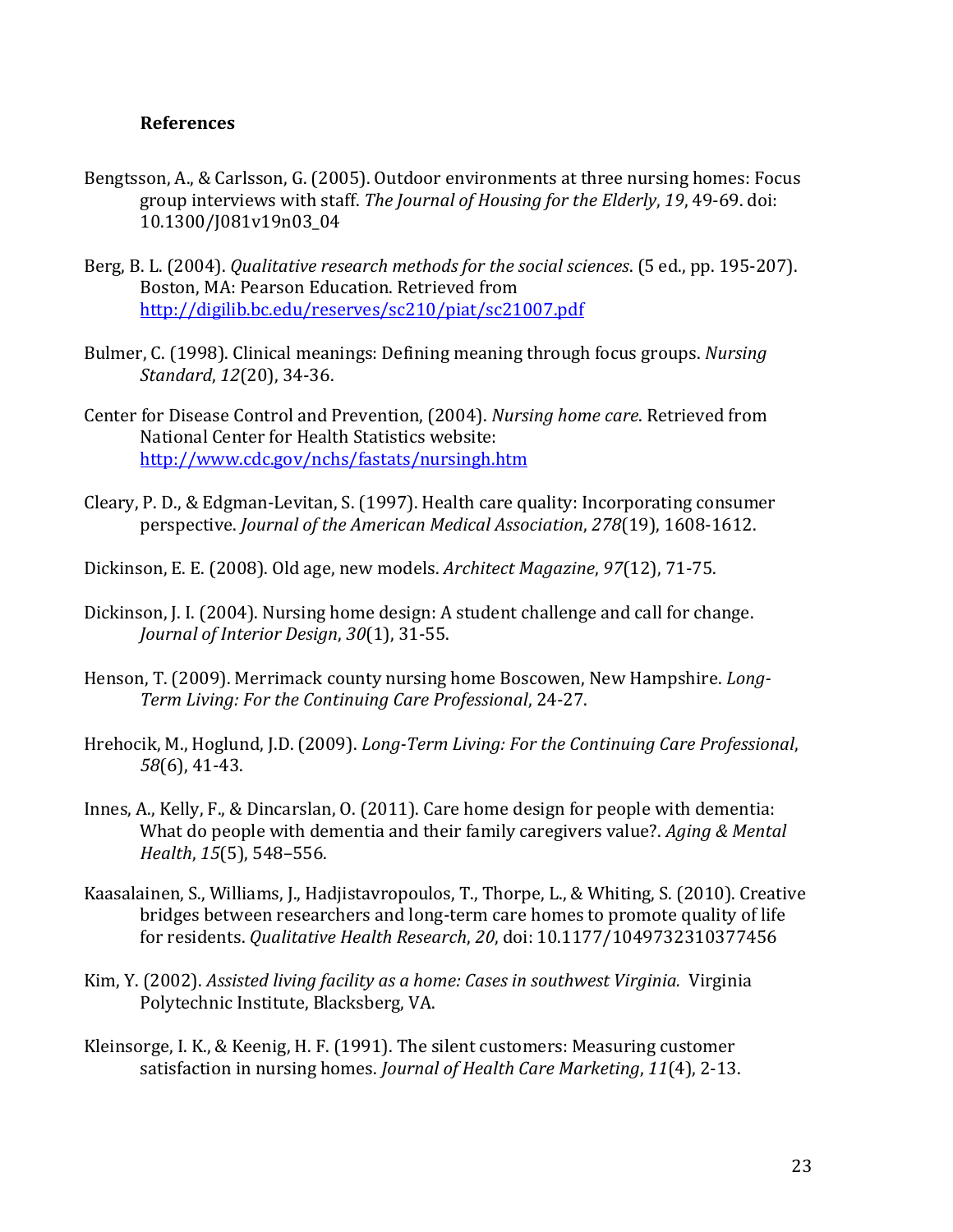- Koren, M. J. (2010). Person-centered care for nursing home residents: The culture-change movement. *Health Affairs*, *29*(2), 1-6. doi: 10.1377/hlthaff.2009.0966
- Knecht, B. (2004). Aging baby boomers want smart houses for their golden years. *Architectural Record*, *192*(4), 167-176.
- Landow, L. J. (1995). Making it new. *Nursing Homes: Long term Care Management*, *44*(6), 14-18.
- Lee, S. A. (2006). Charles Durrett on how 'intentional community' can help us get this aging thing right. *Journal of Financial Planning*, 24-27.
- Nakrem, S., Vinsnes, A. G., & Seim, A. (2011). Residents' experiences of interpersonal factors in nursing home care: A qualitative study. *International Journal of Nursing Studies*, 48, 1357–1366. doi: 10.1016/j.ijnurstu.2011.05.012
- Nelson, K. T. (2002, Sept 22). Residents of nursing homes relish comforts of wood. *Northern Ontario Buisness*, p. 6D.

Ogurek, D., & Nessler, B. (2005). Senior service. *Health Facilities Management*, 18(5), 28-32.

- Patton, M. Q. (1990). *Qualitative evaluation and research methods*. (2 ed., pp. 277-365). Newbury Park, CA: Sage Publications. Retrieved from http://digilib.bc.edu/reserves/sc794/leac/sc79402.pdf
- Peck, R. L. (1992). The making of a new facility (interview with Montefiore home administrator Edward Vincur, architect Brad Perkins, and building committee chairman Darrell Young). *Nursing Homes*, *41*(3).
- Pierce, R. A. (2001). After assisted living: Is this the next step?. *Nursing Homes Long Term Care Management*.
- Rodiek, S. (2008). A new tool for evaluating senior living environments. *Seniors Housing & Care Journal*, *16*(1), 3-9.
- Schwarz, B., & Brent, R. (2001). The architectural metamorphosis of long-term care settings. *Journal of Architectural and Planning Research* , *18*(3), 255-269.
- Schwarz, B., Chadhury, C., & Tofle, R. B. (2004). Effect of design interventions on a dementia care setting. *American Journal of Alzheimer's Disease and Other Dementias*, *19*, doi: 10.1177/153331750401900304
- Stern, A. L., MacRae, S., Gerteis, M., Harrison, T., Fowler, E., Edgman-Levitan, S., et. al (2003). Understanding the consumer perspective to improve design quality. *Journal of Architectural and Planning Research*, *20*(1), 17-28.